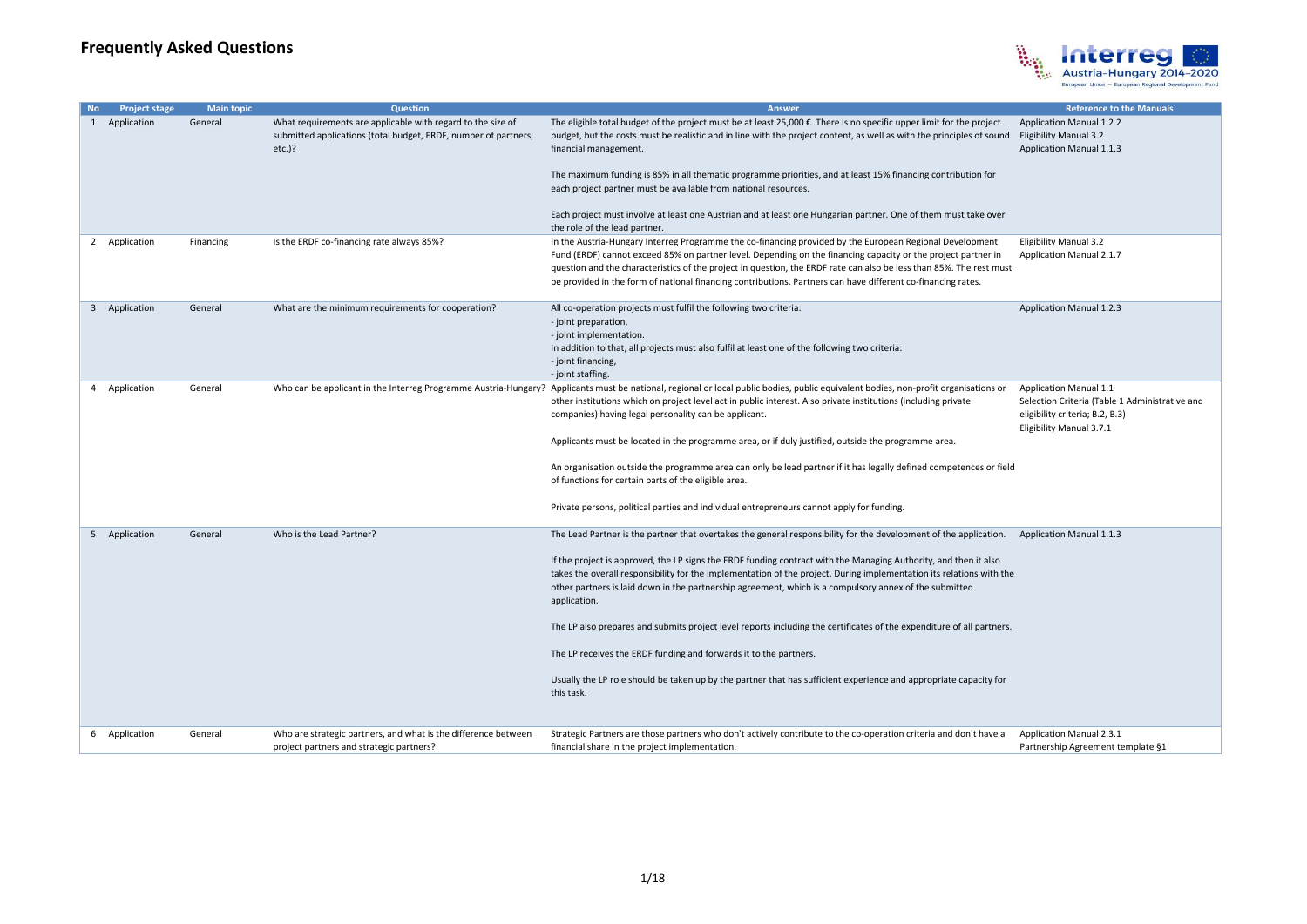

| <b>No</b> | <b>Project stage</b> | <b>Main topic</b> | <b>Question</b>                                                                                                                                                                 | <b>Answer</b>                                                                                                                                                                                                                                                                                                                                                                                                                                                   | <b>Reference to the Manuals</b>                                                                                  |
|-----------|----------------------|-------------------|---------------------------------------------------------------------------------------------------------------------------------------------------------------------------------|-----------------------------------------------------------------------------------------------------------------------------------------------------------------------------------------------------------------------------------------------------------------------------------------------------------------------------------------------------------------------------------------------------------------------------------------------------------------|------------------------------------------------------------------------------------------------------------------|
|           | 7 Application        | General           | Is the large partnership, i.e. large number of partners, and broad<br>circle of involved strategic partners an advantage that will be<br>acknowledged in the project selection? | It depends. To involve of a broad circle of actors is usually an asset for the project, but the involvement can have<br>various forms.                                                                                                                                                                                                                                                                                                                          | Application Manual 2.3.1<br>Selection Criteria (Table 2 Strategic assessment<br>criteria, Partnership relevance) |
|           |                      |                   |                                                                                                                                                                                 | Members of the various target groups, partners who actively contribute to the co-operation criteria, external<br>service providers and experts have their specific roles and benefits from a co-operation, but not necessarily all of<br>them must be project partners (PP) and directly receive ERDF funding.                                                                                                                                                  |                                                                                                                  |
|           |                      |                   |                                                                                                                                                                                 | Inviting partners with different specific competences and representing different geographic regions can be both<br>an advantage (as the project can have a broader impact), and a challenge (from the perspective of project<br>management and co-ordination). Projects with small partnership usually are more transparent and have smaller<br>implementation risk.                                                                                            |                                                                                                                  |
|           |                      |                   |                                                                                                                                                                                 | The application is not judged by the size of the partnership, but by the quality of the co-operation (based on the<br>data available in the application form). All partners should have a defined and active role in the partnership, as<br>well as experiences and competences in line with that.                                                                                                                                                              |                                                                                                                  |
|           | 8 Application        | General           | Which topics can be financed in the Interreg Programme Austria-<br>Hungary?                                                                                                     | The project must contribute to one of the thematic objectives of the Interreg Programme Austria-Hungary (1.<br>Competitiveness of SMEs, 2. Protecting the environment and promoting resource efficiency, 3. Promoting<br>sustainable transport and removing bottlenecks in key network infrastructures, and 4. Enhancing institutional<br>capacity and an efficient public administration).                                                                     | <b>Cooperation Programme</b><br>www.interreg-athu.eu (About the Programme /<br>Priorities)                       |
|           |                      |                   |                                                                                                                                                                                 | All 4 thematic objectives have one or more specific objectives, of which the project must select one.                                                                                                                                                                                                                                                                                                                                                           |                                                                                                                  |
|           | 9 Application        | General           | How can we ensure that our project will be in line with the<br>objectives of the programme? How shall we prove it during the<br>implementation?                                 | Your project must have (at least) one main output. The programme provides you a list of output indicators, you<br>have to say in your application which one(s) your project's main output(s) contribute to, and how.                                                                                                                                                                                                                                            | <b>Application Manual 2.2</b><br>Guide on Indicators                                                             |
|           |                      |                   |                                                                                                                                                                                 | You also have to select one of the programme's result indicators. They measure the achievements of the<br>programme on a broader level. Supported projects are expected to produce results that contribute to these<br>programme result indicators.                                                                                                                                                                                                             |                                                                                                                  |
|           |                      |                   |                                                                                                                                                                                 | The set of objectives and their indicators must be built in a logical structure which ensures that the interventions<br>on the project level produce the impacts desired by the programme.                                                                                                                                                                                                                                                                      |                                                                                                                  |
|           | 10 Application       | General           | Where should our project take place?                                                                                                                                            | The project must provide benefits for the cross-border region of Austria and Hungary (Nord-, Mittel-, und<br>Südburgenland, Wien, Wiener Umland-Südteil, Niederösterreich Süd, Graz und die Oststeiermark, and the<br>counties Györ-Moson-Sopron, Vas und Zala).                                                                                                                                                                                                | <b>Eligibility Manual 3.7</b><br>Application Manual 1.1.2                                                        |
|           |                      |                   |                                                                                                                                                                                 | Project partners typically come from the programme area, but in duly justified cases also partners outside the<br>programme area can be involved. Such case is e.g. if the partner has a specific knowledge, or if it has legally<br>defined competences or field of functions for certain parts of the eligible area. Also in such cases, the primary<br>impact of the project must be in the programme area.                                                  |                                                                                                                  |
|           |                      |                   |                                                                                                                                                                                 | Activities usually take place in the programme area, but some activities can take part also outside. Such examples<br>are activities of the partners from outside, or typically travels to targets outside of the programme region. The<br>related costs of the project are eligible as long as these activities are in line with the objectives of the approved<br>project, or confirmed by the Managing Authority or Joint Secretariat during implementation. |                                                                                                                  |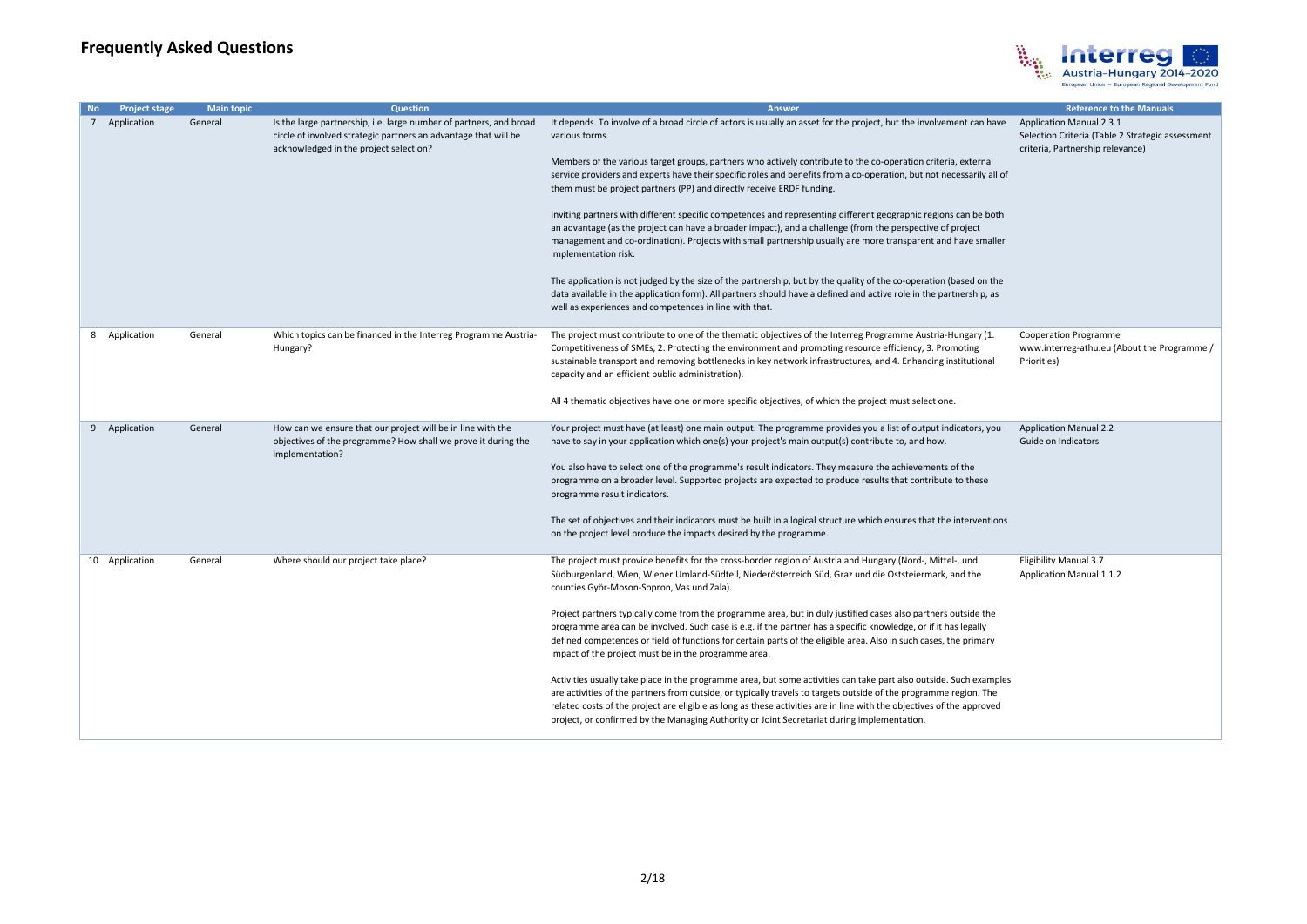

| <b>No</b> | <b>Project stage</b> | <b>Main topic</b> | <b>Ouestion</b>                                                                                                                  | Answer                                                                                                                                                                                                                                                                                                                                                                                                                                                                                                                                                                                                                                                                                                                                                                                                                                                                                                                                                                                                                                     | <b>Reference to the Manuals</b>                                                          |
|-----------|----------------------|-------------------|----------------------------------------------------------------------------------------------------------------------------------|--------------------------------------------------------------------------------------------------------------------------------------------------------------------------------------------------------------------------------------------------------------------------------------------------------------------------------------------------------------------------------------------------------------------------------------------------------------------------------------------------------------------------------------------------------------------------------------------------------------------------------------------------------------------------------------------------------------------------------------------------------------------------------------------------------------------------------------------------------------------------------------------------------------------------------------------------------------------------------------------------------------------------------------------|------------------------------------------------------------------------------------------|
|           | 11 Application       | Financing         | How can we finance the part of our project budget that is not<br>covered by ERDF financing?                                      | The financing of each partner's budget which is not covered by ERDF, must be ensured in the form of national<br>financing contributions (at least 15% altogether) which may be available in the form of own resources and/or third Application Manual 2.1.7<br>party financial contribution (both can take the form of public or private resources).<br>In Hungary 10% or 15% of the partner budget (depending on the type of organisation) is automatically provided by                                                                                                                                                                                                                                                                                                                                                                                                                                                                                                                                                                   | <b>Eligibility Manual 3.2</b>                                                            |
|           |                      |                   |                                                                                                                                  | the government.                                                                                                                                                                                                                                                                                                                                                                                                                                                                                                                                                                                                                                                                                                                                                                                                                                                                                                                                                                                                                            |                                                                                          |
|           |                      |                   |                                                                                                                                  | We advise you to contact your Regional Coordinators in any case for more information about financing<br>possibilities!                                                                                                                                                                                                                                                                                                                                                                                                                                                                                                                                                                                                                                                                                                                                                                                                                                                                                                                     |                                                                                          |
|           | 12 Application       | Financing         | Our organisation is entitled for VAT refund for the activities that<br>are related to the project. How shall we plan our budget? | Organisations that are entitled for VAT refund for their activities in the project (also if they are in general exempt<br>from VAT), can reimburse only the net costs (without VAT).                                                                                                                                                                                                                                                                                                                                                                                                                                                                                                                                                                                                                                                                                                                                                                                                                                                       | Eligibility Manual 3.9.e<br>eMS Guide to Fill In 6.2                                     |
|           |                      |                   |                                                                                                                                  | Please carefully check your VAT status for your activities in the project and mark it in the application form at the<br>partner data section, in line with the VAT declaration (attachment). The budget itself has to be planned<br>accordingly (net costs for partners entitled for VAT refund, gross for partners who aren't).                                                                                                                                                                                                                                                                                                                                                                                                                                                                                                                                                                                                                                                                                                           |                                                                                          |
|           | 13 Application       | General           | How can we finance our preparations for the project?                                                                             | Projects are entitled for reimbursement for their preparation costs in the form of a lump sum, which amounts to<br>5000 € of total eligible expenditure (max. 4250€ ERDF). The 5000€ must be allocated to the Work Package<br>Preparation and can be distributed between the partners according to their agreement. If the project is not<br>approved or not contracted (e.g. due to non-fulfilment of approval conditions), the reimbursement of preparation<br>costs cannot take place.                                                                                                                                                                                                                                                                                                                                                                                                                                                                                                                                                  | <b>Eligibility Manual 3.6</b><br>eMS Guide to Fill In 6.4.1.2                            |
|           |                      |                   |                                                                                                                                  | For projects involving infrastructure and works, real costs of external services related to preparation of necessary<br>project documentation and obtaining the necessary permissions as well as expenditures related to the acquisition<br>of land may be eligible as preparation costs. If this possibility is used, the lump sum for preparation costs as<br>described above cannot be applied.                                                                                                                                                                                                                                                                                                                                                                                                                                                                                                                                                                                                                                         |                                                                                          |
|           | 14 Application       | Financing         | What categories of costs can be eligible for funding? How shall we<br>set up the structure of our project budget?                | The costs of the project can take the form of:<br>- staff costs<br>- office and administration<br>- travel and accommodation<br>- external expertise and services<br>- equipment<br>- infrastructure and works<br>In the Eligibility Handbook you can find more information about the definition, forms of reimbursement,<br>specifications, reporting and documentation related to each cost category.                                                                                                                                                                                                                                                                                                                                                                                                                                                                                                                                                                                                                                    | <b>Eligibility Manual 5</b><br><b>Application Manual 2.7</b><br>eMS Guide to Fill In 6.5 |
|           | 15 Application       | General           | Whom can I contact if I have specific questions?                                                                                 | The Regional Coordinators of the programme are your primary support in the project development phase in topics www.interreg-athu.eu "Contact"<br>such as project content, financing, compliance with the thematic requirements of the programme as well as with<br>the national and regional strategies, and many more. Regional Coordinators are available in all regions of the<br>programme, both in Austria and in Hungary.<br>If you have questions related to the applicable rules and requirements of the programme, you can also contact the<br>Joint Secretariat for more information. Please note that the JS is not in the position to give you content related<br>advice in the course of project development, as they are responsible for the quality assessment in preparation of<br>the Monitoring Committee's decision.<br>If you have questions or issues related to eMS, please contact the JS.<br>Phone and e-mail contacts of the RCs and of the JS are available in the Contact section of the programme<br>homepage. |                                                                                          |
|           | 16 Application       | General           | from RCs and JS?                                                                                                                 | How is it possible that I get different, sometimes diverging answers Different persons, representing different bodies of the programme have different perspectives, partly due to their<br>different roles. Not all aspects of an application can be assessed on an objective scale or based on objectively<br>verifiable rules of yes or no.                                                                                                                                                                                                                                                                                                                                                                                                                                                                                                                                                                                                                                                                                              |                                                                                          |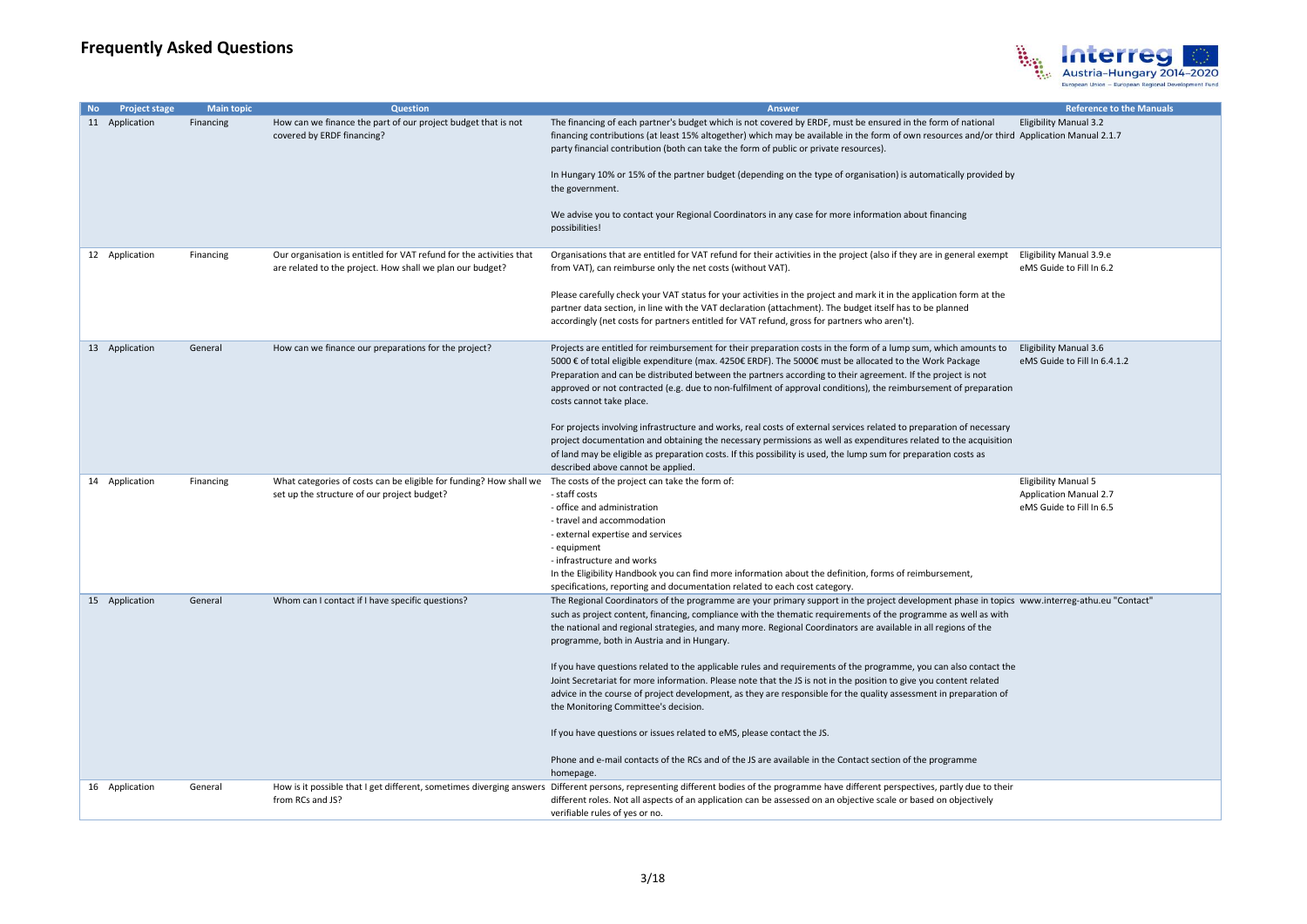

| <b>Project stage</b> | <b>Main topic</b> | <b>Question</b>                                                                                                                                                                                     | <b>Answer</b>                                                                                                                                                                                                                                                                                                                                                                                                                                                                                                                                                                                                                                                                                                                                                                                                                                                                                                                                                                                                                                                                                                                                                                                                                     | <b>Reference to the Manuals</b>                                        |
|----------------------|-------------------|-----------------------------------------------------------------------------------------------------------------------------------------------------------------------------------------------------|-----------------------------------------------------------------------------------------------------------------------------------------------------------------------------------------------------------------------------------------------------------------------------------------------------------------------------------------------------------------------------------------------------------------------------------------------------------------------------------------------------------------------------------------------------------------------------------------------------------------------------------------------------------------------------------------------------------------------------------------------------------------------------------------------------------------------------------------------------------------------------------------------------------------------------------------------------------------------------------------------------------------------------------------------------------------------------------------------------------------------------------------------------------------------------------------------------------------------------------|------------------------------------------------------------------------|
| 17 Application       | General           | Some manuals (Eligibility Manual, Implementation Manual, Guide<br>on Indicators) are only available in English. For the more precise<br>understanding of the rules we would need them in our native | It is a programme decision to provide the Eligibility Manual, Implementation Manual and the Guide on Indicators<br>in English.<br>language. Would they be ever available in German and Hungarian? Although the intention of the programme is to provide information in German and in Hungarian, for these<br>documents the precise development of the content required one single working language, and the translation<br>would open a lot of issues harmonizing the German and Hungarian versions with each other and with the English<br>original.<br>Please also note that many cross border programmes offer one single programme language (usually English) for                                                                                                                                                                                                                                                                                                                                                                                                                                                                                                                                                             |                                                                        |
|                      |                   |                                                                                                                                                                                                     | their applicants and beneficiaries throughout the whole application and implementation procedure. That the<br>project holders of the Austria-Hungary Interreg Programme can use German and Hungarian in their applications<br>and reports is not only an advantage for a chance of better understanding, but also sometimes a challenge for<br>harmonised contents and definitely a factor in terms of translation and time.                                                                                                                                                                                                                                                                                                                                                                                                                                                                                                                                                                                                                                                                                                                                                                                                      |                                                                        |
| 18 Application       | General           | What language do we have to use in the application and in the<br>reporting?                                                                                                                         | The Application form has to be filled in bilingually, German and Hungarian. The project summary is the only field<br>that also has to be filled in in English.<br>The following annexes to the application form must be bilingual (German and Hungarian):<br>1. lead partner declaration,<br>2. partnership agreement.<br>Other documents must be submitted in the native language of the partner concerned. Feasibility studies must<br>have an executive summary in English.<br>The partner report with all elements, including its content and financial parts, should be completed in the<br>language of the partner (German for Austrian partners, Hungarian for Hungarian partners).<br>The project report should be completed normally in German and Hungarian. In special cases, if the agreed<br>common language of the partnership is English (e.g. in case of a project that is (also) targeted to a wider<br>international audience) it is possible that the project report is completed in English.<br>Evidence about deliverables and outputs or any kind of product of the project must be made available in all<br>languages they have been produced in (normally both German and Hungarian (and/or in English)). | <b>Application Manual 3.1</b><br>Implementation Manual 3.3.3 and 3.4.3 |
| 19 Application       | General           | Which documents/annexes are required for project submission?<br>Where can I check them?                                                                                                             | You can find a checklist for the documents to be submitted in attachment of the application form, in Annex 4 of<br>the Application Manual.                                                                                                                                                                                                                                                                                                                                                                                                                                                                                                                                                                                                                                                                                                                                                                                                                                                                                                                                                                                                                                                                                        | <b>Application Manual Annex 4</b>                                      |
| 20 Application       | General           | What are the main challenges in the practical/financial<br>implementation of an Interreg project? What shall we pay specific<br>attention to?                                                       | Some of the main challenges are:<br>- Beneficiaries must pre-finance the project typically at least one year after the contract: the first ERDF payment is<br>transferred to the LP (and by the LP to the partners) after the first project report is confirmed by all relevant<br>programme bodies. This is at least half a year after the end of the first reporting period, or a year after project<br>start (assuming typical 6 month reporting periods).<br>- Risk of expenses not being verified: does your organisation have the necessary resources, if not all of your<br>expenditures would be certified and you'd receive a reimbursement lower than 85% of your expenses?<br>- Administrative burden: in spite of every effort of the Programme for simplification, still considerable<br>administrative capacities are needed to secure proper and timely implementation and reporting.                                                                                                                                                                                                                                                                                                                              | <b>Implementation Manual</b>                                           |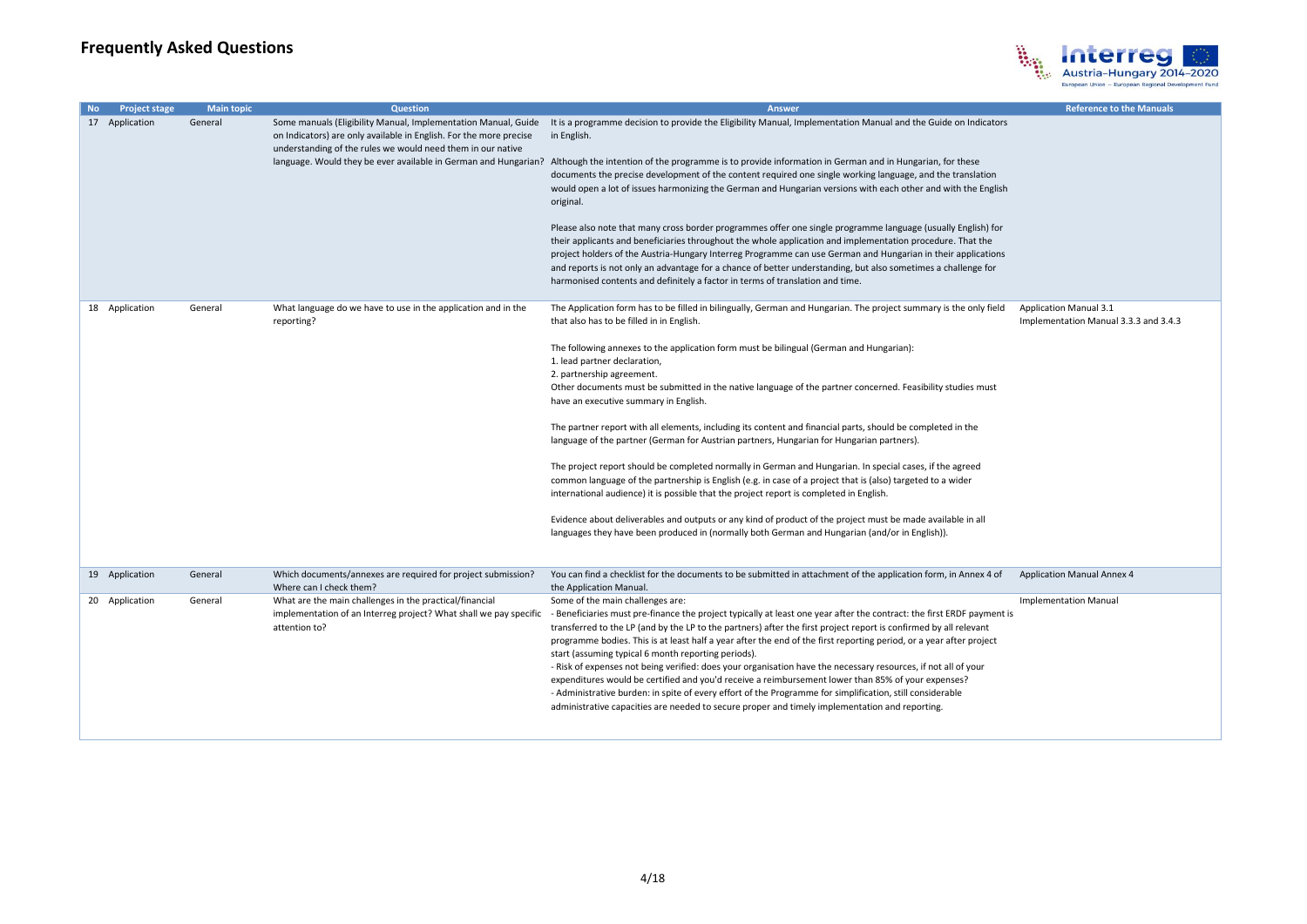

| <b>Project stage</b> | <b>Main topic</b> | <b>Question</b>                                                                                                                                                                                        | <b>Answer</b>                                                                                                                                                                                                                                                                                                                                                                                                                                                                                                                                                                                                                                                                                                                                                                                                                                                                                                                                                                                                                                      | <b>Reference to the Manuals</b>                                                   |
|----------------------|-------------------|--------------------------------------------------------------------------------------------------------------------------------------------------------------------------------------------------------|----------------------------------------------------------------------------------------------------------------------------------------------------------------------------------------------------------------------------------------------------------------------------------------------------------------------------------------------------------------------------------------------------------------------------------------------------------------------------------------------------------------------------------------------------------------------------------------------------------------------------------------------------------------------------------------------------------------------------------------------------------------------------------------------------------------------------------------------------------------------------------------------------------------------------------------------------------------------------------------------------------------------------------------------------|-----------------------------------------------------------------------------------|
| 21 Application       | eMS               | What content is expected in the different fields of the eMS<br>application form?                                                                                                                       | The Application Handbook gives you sufficient information on the required content of the applications, which is<br>broken down to the fields of the application form in the eMS Manual.<br>The structure of a project depends on its content, there is no one fits all solution. eMS provides sufficient flexibility<br>for this, but you have to use it the best way it fits your project.<br>In case you are in doubt, what kind of information or what level of detail is expected at certain parts of the                                                                                                                                                                                                                                                                                                                                                                                                                                                                                                                                      | <b>Application Manual</b><br>eMS Guide to Fill In                                 |
|                      |                   |                                                                                                                                                                                                        | application form, please contact your RC.                                                                                                                                                                                                                                                                                                                                                                                                                                                                                                                                                                                                                                                                                                                                                                                                                                                                                                                                                                                                          |                                                                                   |
| 22 Application       | eMS               | Could text fields in the budget for short task descriptions and<br>technical specifications be made larger for better editing?                                                                         | The comment boxes in the individual budget positions can be scrolled with the up and down arrows at the right of<br>the textbox, and enlarged if the user grabs with the cursor the bottom right corner of the field.                                                                                                                                                                                                                                                                                                                                                                                                                                                                                                                                                                                                                                                                                                                                                                                                                              |                                                                                   |
| 23 Application       | eMS               | Can I delete a wrong/outdated document uploaded to the<br>Attachment section of the application?                                                                                                       | It is not supposed that applicant users can delete uploaded attachments. Please add a comment that the file is<br>outdated (right hand column) and upload the right file.<br>In case you uploaded a document by mistake, which is not linked to the project at all (e.g. a private document),                                                                                                                                                                                                                                                                                                                                                                                                                                                                                                                                                                                                                                                                                                                                                      |                                                                                   |
| 24 Application       | <b>Budget</b>     | What level of detail is required in the budget? Do I really need to<br>provide the exact number, value, technical specifications for the<br>equipment we would like to purchase in the project?        | please contact the JS for support.<br>The budget is supposed to help you plan your expenses during implementation. You surely have certain<br>requirements on your mind when you are planning the equipment purchase and you also check the relevant<br>market prices. The information you record in budget position helps the assessors see what you were planning and<br>how far it is realistic. If there is not enough information about the item, the assessors won't be able to see if the<br>proposed equipment is in line with the project content and how far your budget is realistic - which can negatively<br>effect the quality assessment of the project.<br>On the other hand the budget is not supposed to bind you too much for the implementation. If you provide too<br>many details, any deviation during the project may need additional explanations.<br>Please always try to find a good balance between unspecified and overspecified budget items, and always try to<br>keep action plan and budget properly coordinated. | <b>Application Manual 6.5</b>                                                     |
| 25 Application       | <b>Budget</b>     | Could it be problematic to buy equipment that is suitable for<br>multiple purposes and lasts longer than the project? Such<br>equipment may be more expensive but contributes better to<br>durability. | It is understandable if you would like to purchase equipment that you can use also after project closure. If your<br>project is supposed to establish the technical environment for a certain purpose (e.g. set up a lab or education<br>infrastructure), than such durable, high value thematic equipment may be the perfect choice and usually fully<br>eligible for funding, as it is clearly linked to the project.<br>However, if the equipment is not exclusively used in the project (e.g. the project involves some measurements<br>and a measurement tool is purchased, but it can be used also for other measurements independent of the<br>project), only a part of the related costs may be eligible. In this case you should be able to show which proportion<br>of the use of that equipment can be allocated to the project.<br>If the equipment concerns equipment for the general office use, its depreciation can be eligible limited to the<br>period of time it is used in the project until its closure.                      | <b>Eligibility Manual 5.5</b>                                                     |
| 26 Application       | Budget            | Could we use a single exchange rate for the whole project<br>implementation to reduce exchange rate risk?                                                                                              | No, to use a monthly exchange is EU rule.<br>The exchange rate risk must be borne by the beneficiaries. By submitting partner reports as soon as possible, the<br>time span between the occurrence of the costs and the date of the applicable exchange rate can be minimised.                                                                                                                                                                                                                                                                                                                                                                                                                                                                                                                                                                                                                                                                                                                                                                     | <b>Eligibility Manual 3.8</b><br>in line with Art. 28. of Regulation 1299/2013/EU |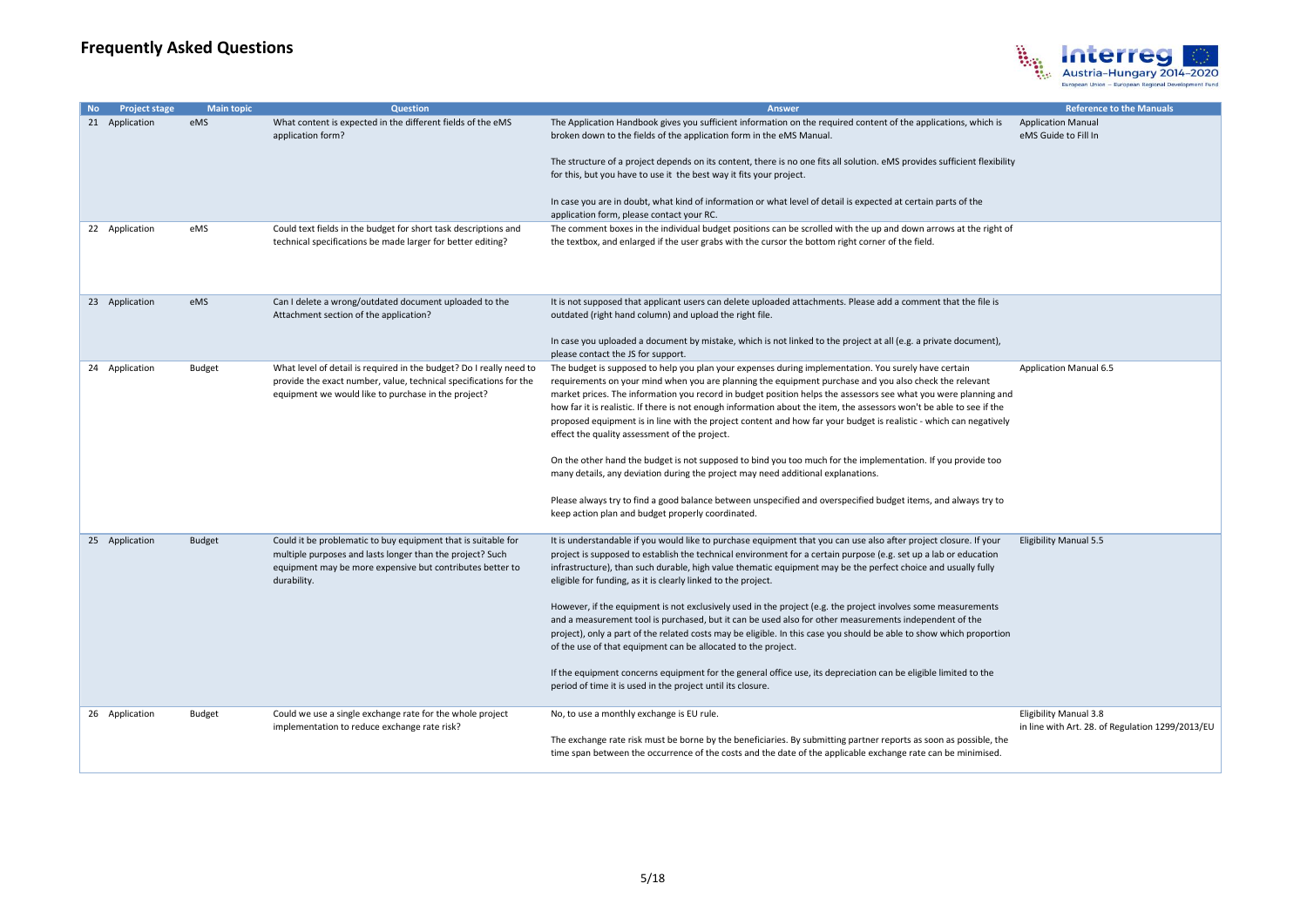

| <b>Project stage</b> | <b>Main topic</b> | <b>Question</b>                                                                                                                                                                                                                                                                        | <b>Answer</b>                                                                                                                                                                                                                                                                                                                                                                                                                                                                                                                                                                                                                                                                             | <b>Reference to the Manuals</b> |
|----------------------|-------------------|----------------------------------------------------------------------------------------------------------------------------------------------------------------------------------------------------------------------------------------------------------------------------------------|-------------------------------------------------------------------------------------------------------------------------------------------------------------------------------------------------------------------------------------------------------------------------------------------------------------------------------------------------------------------------------------------------------------------------------------------------------------------------------------------------------------------------------------------------------------------------------------------------------------------------------------------------------------------------------------------|---------------------------------|
| 27 Application       |                   | Budget / Staff costs How should we chose the appropriate reporting scheme for staff<br>costs? Can we change our minds later?                                                                                                                                                           | If you chose to apply real costs for staff (not the flat rate option), you can choose to report full time, part time<br>fixed or part time flexible and employees being contracted by the hour.                                                                                                                                                                                                                                                                                                                                                                                                                                                                                           | Eligibility Manual 5.1.3.2      |
|                      |                   |                                                                                                                                                                                                                                                                                        | Full time means that the employee devotes all of his/her working hours to the project (independent if he/she is<br>part time or full time employed at the organisation).                                                                                                                                                                                                                                                                                                                                                                                                                                                                                                                  |                                 |
|                      |                   |                                                                                                                                                                                                                                                                                        | Persons employed part time in the project spend only a part of their working hours on the project. The selection<br>between the flexible and fix hours may depend on the nature of the work, but also the available documentation<br>may play a part in the choice. It is a good idea to consult your RC in advance, even the FLC, especially if you have<br>already been in contact with them before.                                                                                                                                                                                                                                                                                    |                                 |
|                      |                   |                                                                                                                                                                                                                                                                                        | Being employed on an hourly basis is a typical (but not necessarily exclusive) choice for student part time jobs.                                                                                                                                                                                                                                                                                                                                                                                                                                                                                                                                                                         |                                 |
|                      |                   |                                                                                                                                                                                                                                                                                        | When a project is approved, the beneficiaries get a staff cost data sheet from their RC where they must record the<br>name, employment dates (from-to) and selected scheme/method for the people employed in the project<br>(concrete employed people not positions) for the better overview of involved staff and chosen schemes.                                                                                                                                                                                                                                                                                                                                                        |                                 |
|                      |                   |                                                                                                                                                                                                                                                                                        | Due to the different documentation needed for the various schemes and methods the change between them is<br>restricted to                                                                                                                                                                                                                                                                                                                                                                                                                                                                                                                                                                 |                                 |
|                      |                   |                                                                                                                                                                                                                                                                                        | • change between full time employment and part time employment with a fixed percentage, or<br>• different percentage within the scheme part time employment with fixed percentage.                                                                                                                                                                                                                                                                                                                                                                                                                                                                                                        |                                 |
|                      |                   |                                                                                                                                                                                                                                                                                        |                                                                                                                                                                                                                                                                                                                                                                                                                                                                                                                                                                                                                                                                                           |                                 |
| 28 Application       |                   | Budget / Staff costs I am employed at the project partner organisation in full time. I<br>have tasks related to the project, but I am also involved in other<br>projects. I was told I should record it in the application budget as<br>part time. How could that be?                  | From the perspective of the project you are employed part time, because a part of your working hours is spent on Eligibility Manual 5.1.3.2<br>some other project(s).                                                                                                                                                                                                                                                                                                                                                                                                                                                                                                                     |                                 |
| 29 Application       |                   | Budget / Staff costs I am employed in my total working time for the project, but I also<br>have some general office tasks. Do we have to deduct the<br>proportion of my staff expenditure that is related to the activities<br>with no direct project relevance?                       | If you are solely employed for the purposes of the project, all expenditure related to your employment should<br>reported. Even if you spend some part of your working time on general office tasks (e.g. participate in staff<br>coordination meetings, do the office background administration), this is part of your work, and the relevant share<br>of the staff expenditure does not need to be deducted.                                                                                                                                                                                                                                                                            |                                 |
| 30 Application       |                   | Budget / Staff costs Is it possible to choose the fixed percentage method if not exactly<br>the same number of hours is spent every day on the project (the<br>working hours on average are in line with the percentage fixed in<br>the employment document)?                          | If your employment contract, job description or other document clearly defines the percentage of your working<br>hours that must be devoted to the project, you can chose the percentage method. In this case you don't have to<br>document your hours spent on the project with time sheets, but you have to submit a periodic staff report about<br>the activities you performed for the project in the given period. It is not important if you work every day exactly<br>the same number of hours on the project.                                                                                                                                                                     | Eligibility Manual 5.1.3.2.b    |
|                      |                   |                                                                                                                                                                                                                                                                                        | If the hours worked on the project are not fixed in the employment document or elsewhere, and the time devoted<br>to the project can vary according to the actual work load, you should choose the flexible scheme. The number of<br>hours worked on the project must be documented by a time sheet (covering 100% of the working time of the<br>employee), and the hourly rate can be calculated by two different methods (based on the monthly employment<br>costs and the so called 1720 method). The hourly rate for the 1720 method should be fixed on the staff cost data<br>sheet and remain unchanged for the given person. Periodic staff reports are not needed in these cases. |                                 |
| 31 Application       |                   | Budget / Staff costs In our project we employ natural persons with a work contract<br>(freie DienstnehmerInnen). In what budget line do I have to report<br>it?                                                                                                                        | The expenditure related to the employment of Freie Dienstnehmer (in Austria) must be reported as staff cost.                                                                                                                                                                                                                                                                                                                                                                                                                                                                                                                                                                              | Eligibility Manual 5.1.1        |
| 32 Application       |                   | Budget / Staff costs Some personal costs are related to specific targeted tasks, which<br>involve working hours and payment above the normal (in line with<br>HU employment legislation). How should these staff costs be<br>recorded in the eMS budget and how should we report them? | Targeted tasks (for Hungarian project partners) can be reported only in case the normal working hours (or a part<br>of them) for a certain person are not reported in the project. The salary for the targeted task must not exceed a<br>defined percentage of the normal salary (for details please contact the Hungarian FLC), and in eMS such staff costs<br>should be reported as full time employment (assuming that the targeted task is solely related to project activities).                                                                                                                                                                                                     |                                 |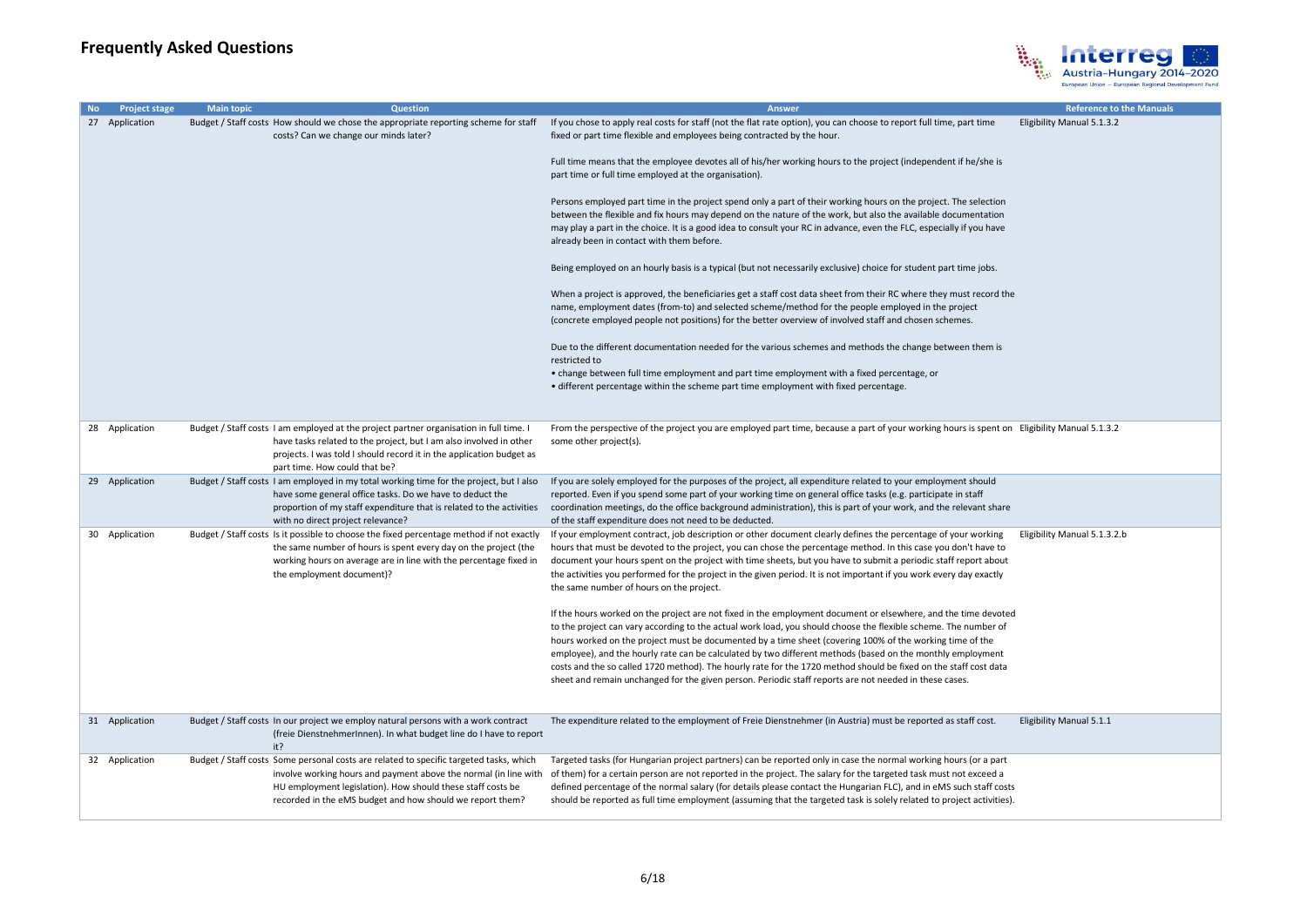

| <b>No</b> | <b>Project stage</b> | <b>Main topic</b> | <b>Question</b>                                    | <b>Answer</b>                                                                                                                                                                                                                                                                                                                                                                                                                                                                                                                                                                                                                                                                                                                                                                                                                                                                                                                                                                                                                                                                                                  | <b>Reference to the Manuals</b> |
|-----------|----------------------|-------------------|----------------------------------------------------|----------------------------------------------------------------------------------------------------------------------------------------------------------------------------------------------------------------------------------------------------------------------------------------------------------------------------------------------------------------------------------------------------------------------------------------------------------------------------------------------------------------------------------------------------------------------------------------------------------------------------------------------------------------------------------------------------------------------------------------------------------------------------------------------------------------------------------------------------------------------------------------------------------------------------------------------------------------------------------------------------------------------------------------------------------------------------------------------------------------|---------------------------------|
|           | 33 Application       | Budget            | contracts" (Werkvertrag / megbízási szerződés)?    | In what budget line do I have to report payments based on "service If the fee of the expert (a natural person) is paid on the basis of a "service contract" (megbízási szerződés /<br>Werkvertrag) between the PP and him/her, no invoice is issued but his/her fee is accounted in the books of the<br>beneficiary similar to wages. However, due to the nature of the activity, the rules to select external experts<br>(including the proof of market price according to the thresholds) must be applied, and therefore such costs are to<br>be budgeted in the budget line for external expertise and services.                                                                                                                                                                                                                                                                                                                                                                                                                                                                                            |                                 |
|           | 34 Decision          | General           | How is the selection process organised?            | After submission the project is checked by the JS according to the administrative and eligibility criteria. Your<br>project will have to comply with all of these criteria.<br>Quality assessment criteria are applied to evaluate formally compliant projects in the next phase of the<br>evaluation. The assessment prepared by the JS will be the discussion basis for the MC.<br>You can also cross check the application yourself, using the checklist in Annex 5 of the Application Handbook.<br>The final decision of the MC can be independent of the evaluation and the scores given by the JS, however under<br>certain threshold of scores the MC's room for manoeuvre is limited to rejection or sending back the project for<br>revision (postponing the decision). According to the experience revised projects usually show considerable<br>improvement in their quality and have a high chance to be approved.                                                                                                                                                                                 | <b>Application Manual 4-5</b>   |
|           | 35 Decision          | General           | Which decisions can the Monitoring Committee make? | The MC can make the following decisions:<br>a. The application is approved.<br>b. The application is approved with conditions. Conditions may relate to eventual clarifications, missing details and<br>other deficiencies that do not affect the main content and structure of the project<br>c. The application is postponed. These applications are in principle welcomed by the MC, however, in one or more<br>aspects the application needs a revision or further development which is beyond the possibility of a conditional<br>approval.<br>d. The application is rejected. Especially, those applications shall be rejected that score below the threshold as<br>defined in the assessment criteria, and all those where no consensus is reached among the MC members. An<br>application with the same partnership structure and/or the same or similar activities shall not be presented again.<br>At the end of the programme period sometimes applications can be put on the reserve list if they are in principle<br>welcomed by the MC, but cannot be approved due to a lack of programme funds. |                                 |
|           | 36 Contracting       | General           | What is the purpose of the contracting meeting?    | At the contract preparation meeting the to-dos before contracting are agreed and information is provided about<br>the most important rules and requirements for the project implementation.<br>The personal meeting between project and programme representatives also supports the better understanding of<br>the partners' intention for implementation, and the clarification of programme requirements. Following this<br>clarification, in certain cases small amendments in the content of the application may also be needed. The<br>purpose of such amendments is to prepare the project for flawless implementation and reporting.<br>Typical elements for clarification can be the project's objective structure, especially the main outputs (that build<br>the most direct link between project and programme) or the deliverables and the target groups. Exchange of<br>information, or if needed small amendments and clarifications should ensure that the achievements can be easily<br>reported by the project holders.                                                                       |                                 |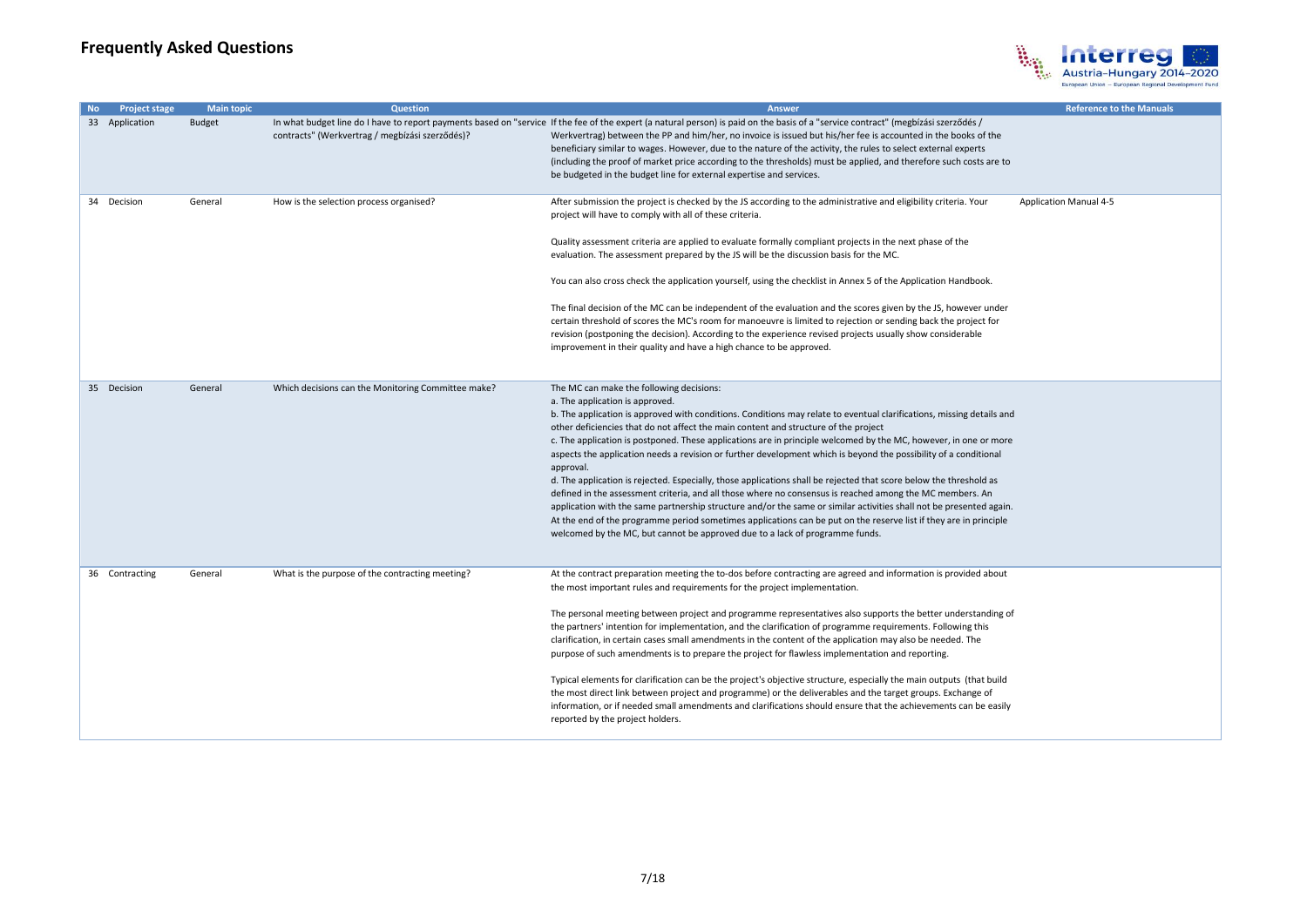

| <b>Project stage</b> | <b>Main topic</b>            | <b>Question</b>                                                                                                                                                                      | <b>Answer</b>                                                                                                                                                                                                                                                                                                                                                                                                                                                                                                                                                                                                                                                                                                                                                                         | <b>Reference to the Manuals</b>                |
|----------------------|------------------------------|--------------------------------------------------------------------------------------------------------------------------------------------------------------------------------------|---------------------------------------------------------------------------------------------------------------------------------------------------------------------------------------------------------------------------------------------------------------------------------------------------------------------------------------------------------------------------------------------------------------------------------------------------------------------------------------------------------------------------------------------------------------------------------------------------------------------------------------------------------------------------------------------------------------------------------------------------------------------------------------|------------------------------------------------|
| 37 Contracting       | Time plan                    | Can we prolong the project implementation period right before<br>contracting, if we could not start it as originally planned?                                                        | First of all, project holders must be aware already in the application phase that the approval and contracting<br>procedures are time consuming, and especially the first ERDF payment takes time. The implementation period of<br>the project should be designed to take that into account.<br>It is acknowledged that some project partners have more financial stability and are able to pre-finance the project<br>implementation. Others again need to rely more on signed contracts. It is nevertheless the responsibility of the LP<br>(and of all partners) to co-ordinate the project in time to ensure joint project implementation and joint<br>achievements!<br>Concerning the prolongation of the project implementation period the advice of the MA is to postpone this |                                                |
|                      |                              |                                                                                                                                                                                      | decision towards final phase of the project, where it is visible if a prolongation is really needed, and if yes, how<br>long. This is usually not visible at a delayed start, whatever the reasons is.                                                                                                                                                                                                                                                                                                                                                                                                                                                                                                                                                                                |                                                |
| 38 Contracting       | <b>Budget</b>                | Is it OK if we change the planned staff cost reporting scheme or<br>method during contracting?                                                                                       | In the contracting phase the project holders must fill in the "Staff cost data sheet" with data about the persons<br>practically employed in the project, including the chosen schemes and methods for reporting the related<br>employment costs. Please always consult with your RC before you fix the staff cost reporting scheme and method.<br>Sometimes it turns out during consultation with the RCs (through them indirectly with the FLC) that the originally<br>chosen staff cost reporting scheme or method is not appropriate.                                                                                                                                                                                                                                             |                                                |
|                      |                              |                                                                                                                                                                                      | As the change between staff cost reporting schemes and methods is very limited, usually the last chance to modify<br>your original choice in the application form is before the staff expenditure related to the concrete person is<br>reported the first time. Therefore in order to avoid complications later in reporting, please rely on the advice of<br>your RC!                                                                                                                                                                                                                                                                                                                                                                                                                |                                                |
| 39 Contracting       | Advance                      | to open separate Forint accounts to receive the advance payment<br>provided by the Hungarian Government to beneficiaries of<br>approved projects?                                    | If the Hungarian partner is involved in several projects, does it have Hungarian project partners who are awarded an advance payment of up to 50% or up to 100% of their ERDF<br>financing on the basis of the Government Decree 126/2016, must open in line with the same decree a separate<br>Forint account to each of the projects they are involved in.                                                                                                                                                                                                                                                                                                                                                                                                                          | Hungarian Government Decree 126/2016           |
| 40 Contracting       | Advance                      | Does the Hungarian partner have to open separate Euro accounts<br>for each of its projects, in order to receive the automatic financial<br>contribution of the Hungarian Government? | No, to receive the automatic financial contribution of the Hungarian Government (10% or 15% of the partner<br>budget, depending on the organisation), the Government Decree 126/2016 does not prescribe to open separate<br>Euro accounts.                                                                                                                                                                                                                                                                                                                                                                                                                                                                                                                                            | Hungarian Government Decree 126/2016           |
| 41 Implementation    | Reporting /<br>documentation | an advance payment of the ERDF co-financing, how will the<br>repayment be organised?                                                                                                 | If the Hungarian partner is awarded by the Hungarian Government In order to ensure proper repayment according to the relevant contract on advance payment, Hungarian<br>beneficiaries have to report to the FLC about their ERDF reimbursement using the "Declaration on certified and<br>reimbursed expenditure". The amounts and deadlines for the repayment are defined according to this.                                                                                                                                                                                                                                                                                                                                                                                         | Guide on reporting for Hungarian beneficiaries |
| 42 Implementation    | Financing                    | the programme offer a possibility of advance payments?                                                                                                                               | When do we get our project related expenditure reimbursed? Does Project holders must pre-finance their activities. The first ERDF payment is transferred to the LP (and by the LP to Implementation Manual 3.2<br>the partners) after the first project report is confirmed by all relevant programme bodies. The reimbursement of<br>the preparation costs (5000€ lump sum or in some cases real cost for infrastructure projects) is transferred to the<br>LP together with the payment related to the first reporting period. This is typically at least half a year after the end<br>of the first reporting period, or a year after project start (assuming typical 6 month reporting periods).<br>The Programme does not offer a possibility of advance payment.                 |                                                |
| 43 Implementation    | General                      | Why do I need a separate accounting system or an adequate<br>accounting code for the project?                                                                                        | In line with Article 125 (4) (b) of the regulation (EU) 1303/2013 beneficiaries must maintain either a separate<br>accounting system or an adequate accounting code for all transactions relating to an operation.                                                                                                                                                                                                                                                                                                                                                                                                                                                                                                                                                                    | <b>Eligibility Manual 3.1</b>                  |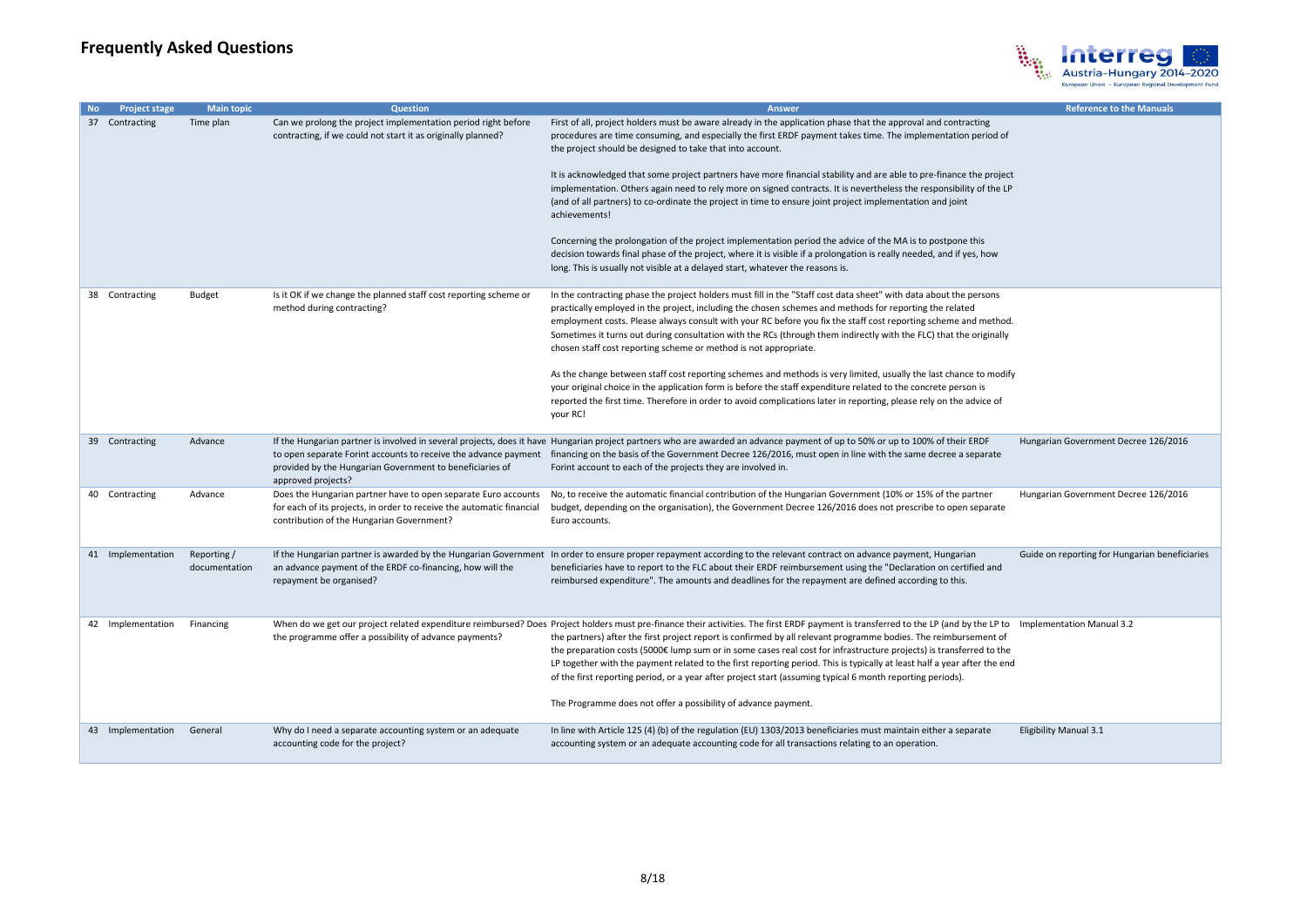

| <b>Project stage</b> | <b>Main topic</b>        | <b>Question</b>                                                                                                             | <b>Answer</b>                                                                                                                                                                                                                                                                                                                                                                                                                                                                             | <b>Reference to the Manuals</b> |
|----------------------|--------------------------|-----------------------------------------------------------------------------------------------------------------------------|-------------------------------------------------------------------------------------------------------------------------------------------------------------------------------------------------------------------------------------------------------------------------------------------------------------------------------------------------------------------------------------------------------------------------------------------------------------------------------------------|---------------------------------|
| 44 Implementation    | General                  | our project is eligible?                                                                                                    | Which is the earliest point in time when the expenditure related to The eligibility period for the expenditure within the project starts in general with the start of implementation. The Application Manual 1.3<br>start date of the project cannot be earlier than the date of submission of the application form.                                                                                                                                                                      | Eligibility Manual 3.5 and 3.6  |
|                      |                          |                                                                                                                             | Before the project start date only the costs related to the preparation period are eligible, i.e. 5000€ lump sum, or<br>in some cases real costs related to infrastructure projects.                                                                                                                                                                                                                                                                                                      |                                 |
|                      |                          |                                                                                                                             | Please note that the legal basis (order) and the performance must fall within the implementation period (between<br>project start and end dates as registered in the application form), except for the real cost based preparation<br>expenditure of infrastructure projects, where the legal basis (order) must be dated at the beginning of the work<br>package preparation at the earliest.                                                                                            |                                 |
| 45 Implementation    | General                  |                                                                                                                             | Which is the latest point in time for project implementation and for The period of eligibility must end with 31th December 2022 the latest.                                                                                                                                                                                                                                                                                                                                               | <b>Application Manual 1.3</b>   |
|                      |                          | the eligibility of our expenditure? Until when can our project run?                                                         |                                                                                                                                                                                                                                                                                                                                                                                                                                                                                           | <b>Eligibility Manual 3.5</b>   |
|                      |                          |                                                                                                                             | On project level the eligibility period ends 2 months after the project end date as registered in the application<br>form. This means, after the closure of implementation there are 2 additional months for the service providers to<br>issue invoices, and for the beneficiary to pay them, as well as to settle staff cost payments. Until the end of the<br>additional 2 months all payments must be concluded.                                                                       | Implementation Manual 4.6.3     |
|                      |                          |                                                                                                                             | If there is strong justification that without an extension of the project duration it would not be possible to achieve<br>the project specific objectives or the main outputs, a request for prolongation can be submitted at least 1 month<br>(but preferably 2-3 months) before the project end date. Such a prolongation request needs an approval of the<br>MA.                                                                                                                       |                                 |
|                      |                          |                                                                                                                             | Neither the end date for the project implementation nor the eligibility period (including the additional 2 month for<br>settling payments) can be prolonged after the 31 December 2022.                                                                                                                                                                                                                                                                                                   |                                 |
| 46 Implementation    | Reporting /<br>Financing | Which is the earliest point in time when we can submit or invoices<br>for certification and when do we get them reimbursed? | The implementation of the project can start on the day registered in the application form as the project start date. Implementation Manual 3.2, 3.3.10, 3.4.8<br>This date is also fixed in the ERDF contract. The partner reports about the preparation period and the first<br>reporting report (including the financial report and the related invoices) can be submitted to the responsible first<br>level control body after the ERDF contract has been signed by the MA and the LP. |                                 |
|                      |                          |                                                                                                                             | The FLC has 3 months to certify the expenditure reported by the partners, although please note, that most FLCs in<br>the Austria-Hungary Programme suspend the three month deadline for the period of clarifications or submission<br>of formally missing documents (at the Hungarian FLC this procedure is within the three months deadline).                                                                                                                                            |                                 |
|                      |                          |                                                                                                                             | The Lead Partner shall start to prepare the project level report as soon as information about the content of                                                                                                                                                                                                                                                                                                                                                                              |                                 |
|                      |                          |                                                                                                                             | activities and achievements is available. This means the LP does not have to wait until all partner reports are                                                                                                                                                                                                                                                                                                                                                                           |                                 |
|                      |                          |                                                                                                                             | certified, but can start writing the project report when the partner reports are available, or after the end of the<br>period as soon as the necessary information is known. This way in principle the project report can be finalised                                                                                                                                                                                                                                                    |                                 |
|                      |                          |                                                                                                                             | right after the partner certificates become available. According to the ERDF contract the project reports should be<br>submitted by the LP to the JS 5 months after the end of the period.                                                                                                                                                                                                                                                                                                |                                 |
|                      |                          |                                                                                                                             | The report is processed by the JS and forwarded to the MA and Certifying Authority. The disbursement of funds by<br>the CA shall take at the latest within 90 days from the date of submission of the submitted project report to the JS.                                                                                                                                                                                                                                                 |                                 |
| 47 Implementation    | Reporting                | How frequently do we have to report about our project?                                                                      | The duration of the reporting period is decided by the partnership and laid down already in the application form,<br>but at least once a year the reporting obligation must be met, however, the programme does not recommended<br>to set up more than three reporting periods per year.                                                                                                                                                                                                  | <b>Application Manual 2.5.3</b> |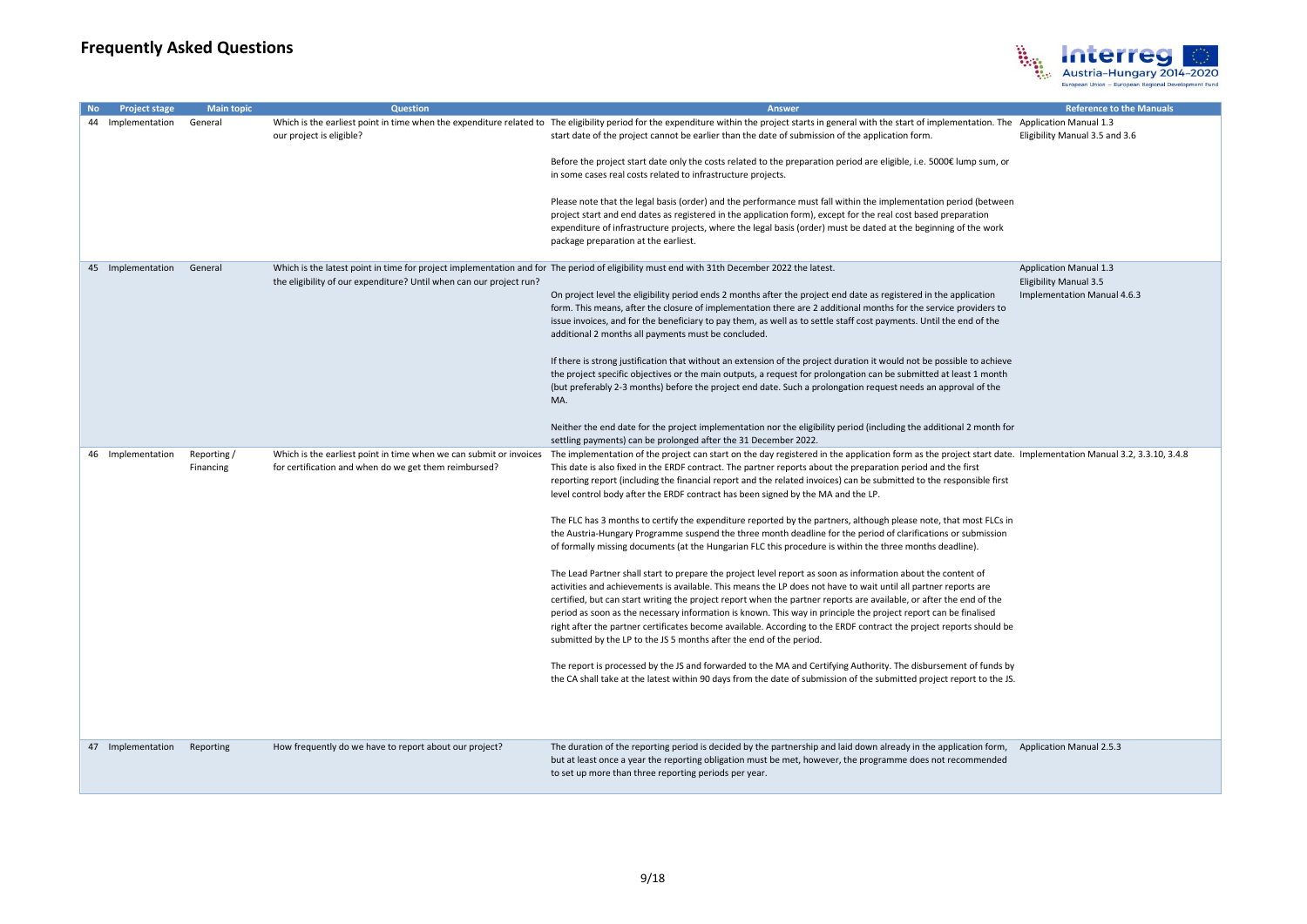

| <b>Project stage</b> | <b>Main topic</b>            | <b>Question</b>                                                                                                                                                    | <b>Answer</b>                                                                                                                                                                                                                                                                                                                                                                                                                                                                                                                                                                                                                                                                                                  | <b>Reference to the Manuals</b>                                           |
|----------------------|------------------------------|--------------------------------------------------------------------------------------------------------------------------------------------------------------------|----------------------------------------------------------------------------------------------------------------------------------------------------------------------------------------------------------------------------------------------------------------------------------------------------------------------------------------------------------------------------------------------------------------------------------------------------------------------------------------------------------------------------------------------------------------------------------------------------------------------------------------------------------------------------------------------------------------|---------------------------------------------------------------------------|
| 48 Implementation    | Reporting                    | In the current reporting period our organisation did not have any<br>expenditure, what should we write in the partner report?                                      | Even if the partner did not have expenditure in a certain reporting period, the content part of the partner report<br>must be filled in logically.                                                                                                                                                                                                                                                                                                                                                                                                                                                                                                                                                             | Implementation Manual 3.3.1                                               |
|                      |                              |                                                                                                                                                                    | Although it is possible that some partners do not report expenditure in a certain reporting period, we assume that<br>also during that time they actively participate in the work of the partnership. Related invoices can be issued and<br>paid at a later point in time. It is also possible that some activities can be implemented free of charge, or at the<br>cost of other partners. If, for some reason the partner did not have activities at all in a certain period, a<br>meaningful justification shall be provided. In all such cases, independent if the partner report is a so called "zero<br>report", its content has to be filled in, and verified by the FLC.                               |                                                                           |
|                      |                              |                                                                                                                                                                    | It is also to be noted that while the FLC certifies the expenditure of the partners, they should also control the<br>implementation of the project part that is in the responsibility of the respective partner.                                                                                                                                                                                                                                                                                                                                                                                                                                                                                               |                                                                           |
|                      |                              |                                                                                                                                                                    | The content part of the partner report is also an important source of information for the LP to compile the project<br>report.                                                                                                                                                                                                                                                                                                                                                                                                                                                                                                                                                                                 |                                                                           |
| 49 Implementation    | Reporting                    | to certain project events. Should it be reported in the "Travel and<br>accommodation" budget line or in the "External services and<br>expertise"?                  | The project partner covers travel costs of the project's target group The budget category "travel and accommodation" refers to expenditure on travel and accommodation costs of<br>staff of partner organisations. If the PP offers travel arrangements to the project's target group, is should be<br>budgeted in the external expertise and services budget line. In these cases usually a travel service provider should<br>be selected in accordance with the cost category specific eligibility requirements (incl. proof of market price<br>according to the relevant thresholds). The reimbursement of travel tickets or mileage for individual participants by<br>the project partner is not possible. | Eligibility Manual 5.3.1                                                  |
| 50 Implementation    | Reporting                    | We haven't reported some project related expenditure that was<br>already paid in the previous reporting period. Can we still report<br>them in the current period? | The expenditure occurred in the project should be usually reported for the period when it has occurred. However, Implementation Manual 3.3.10<br>if for any reason this has not happened, it can be included in the report of a later period as well.<br>Similar is when an expenditure is not verified by the FLC (e.g. due to formally missing documentation) and put on<br>hold (so called "sitting duck"). Such invoices are not "lost" for the project. If later the partner can provide<br>clarification to the FLC, that piece of expenditure can be verified together with expenditures of a subsequent<br>report.                                                                                     |                                                                           |
| 51 Implementation    | Reporting /<br>documentation | attachment for reporting?                                                                                                                                          | Where can I find a complete list of concrete documents required as The general requirements for documentation of the audit trail is specific for the cost categories, and differs also<br>e.g. according to the chosen reporting scheme for the staff costs, or according to the value of the procurement.<br>The relevant minimum requirements of the programme can be found in the relevant sections of the Eligibility<br>Manual. Please look for the keywords: "Specifications, reporting and audit trail".                                                                                                                                                                                                | Eligibility Manual 5.1.3.1, 5.1.4.2, 5.2.3, 5.3.3,<br>5.4.3, 5.5.3, 5.6.3 |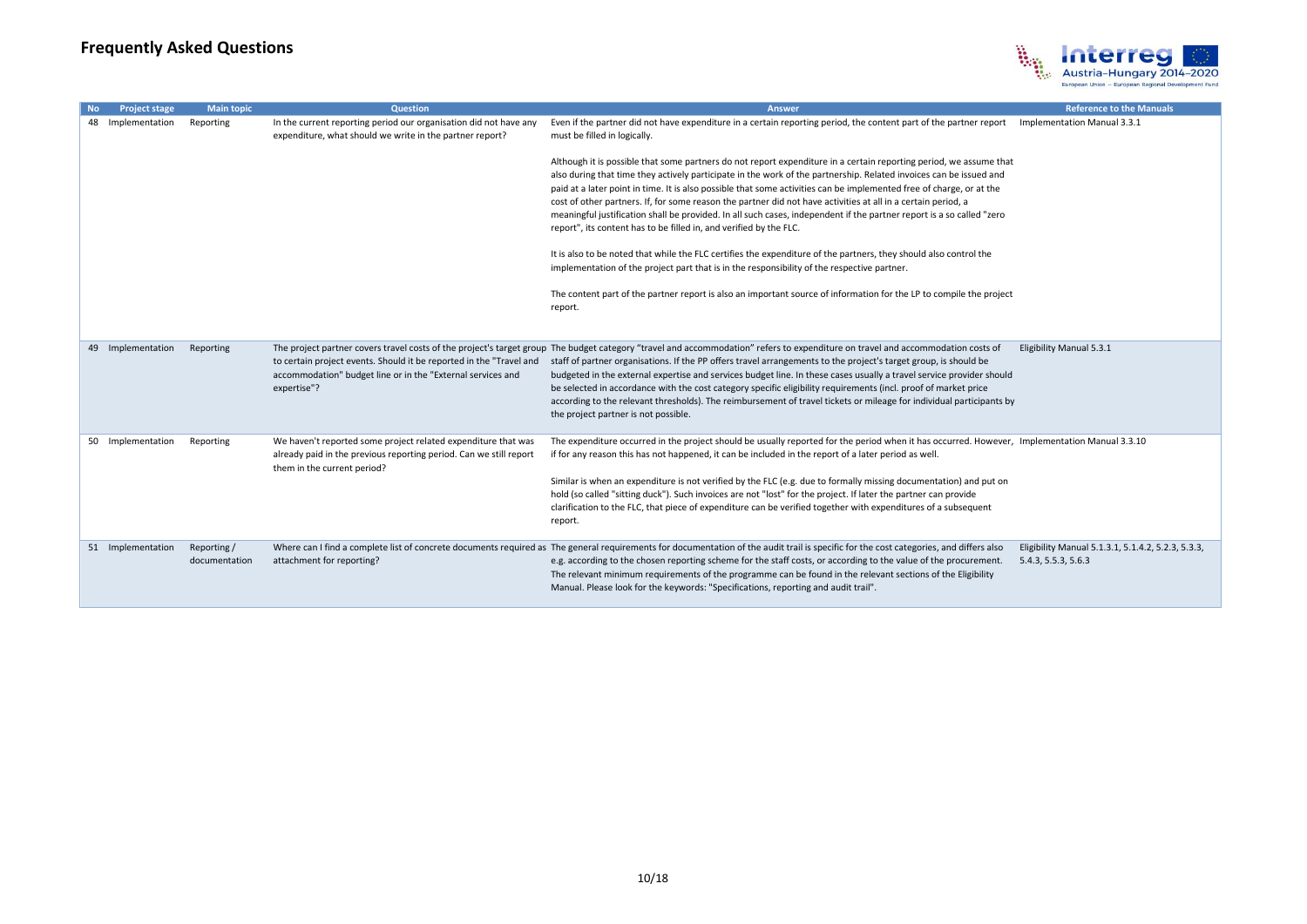

| <b>No</b> | <b>Project stage</b> | <b>Main topic</b>            | <b>Question</b>                                                                                               | <b>Answer</b>                                                                                                                                                                                                                                                                                                                                                                                                                                                                                                                                                                                                                                                                                                                                                                                                                                                                                                                                                                                                                                                                                                                                 | <b>Reference to the Manuals</b> |
|-----------|----------------------|------------------------------|---------------------------------------------------------------------------------------------------------------|-----------------------------------------------------------------------------------------------------------------------------------------------------------------------------------------------------------------------------------------------------------------------------------------------------------------------------------------------------------------------------------------------------------------------------------------------------------------------------------------------------------------------------------------------------------------------------------------------------------------------------------------------------------------------------------------------------------------------------------------------------------------------------------------------------------------------------------------------------------------------------------------------------------------------------------------------------------------------------------------------------------------------------------------------------------------------------------------------------------------------------------------------|---------------------------------|
|           | 52 Implementation    | Reporting/<br>documentation  | our service providers and deliverers?                                                                         | What are the formal requirements for the invoices we collect from Invoices or accounting documents of equivalent probative value should normally bear the following pieces of<br>information:<br>• Name of the programme<br>• Project number<br>• Project acronym<br>Copies and e-invoices are only acceptable for control if the original invoice includes at least two out of the above<br>three items, otherwise the control must be based on the original invoice and the FLC must void it with a stamp.<br>The above rules do not exclude invoices (or other accounting documents of equivalent probative value) that don't<br>include the listed items, it only says that in such cases the original invoice has to be submitted to the FLC that will<br>void it with a stamp (electronic invoice or copy is not possible).<br>With other words, if the electronic invoice (or other accounting documents of equivalent probative value) or the<br>copy includes two of the above three items, it must be accepted by the FLC.<br>In addition that, obviously national legislation about the requirements related to invoices prevails. | Eligibility Manual 3.4          |
|           | 53 Implementation    | Reporting /<br>documentation | What are the requirements for the documentation of shared<br>financing of a project out of different sources? | If a part of a project is financed by another project (in another programme), a plausible allocation key and (if<br>relevant) a comprehensible calculation method, including a sound justification, must be provided about the shared<br>financing as soon as possible. For large infrastructure projects, this information must already be part of the project<br>proposal. In the case of shared costs on a smaller scale (such as joint events, publications), the appropriate<br>method of calculation should be submitted during reporting with the partner report.<br>As an attachment to the application, all partners must submit a list of all national and EU funded projects<br>(submitted and approved) that they implement during the project period. In case of changes (new funded project)<br>the list must be updated. For larger organizations, such as universities or public institutions it is sufficient to<br>provide information at the level of the department involved in the project.                                                                                                                              | Eligibility Manual 3.2.1        |
|           | 54 Implementation    | Reporting/<br>documentation  | What are the requirements for the documentation of shared<br>financing of costs within the partnership?       | In the Austria-Hungary Interreg Programme the project partners must not be contractors to one another in the<br>context of the project. Project partners cannot issue invoice to each other for their expenditure.<br>Therefore if one partner acts for the other partners and common expenditure occurs in the project (e.g.<br>conference, website, project management, provision of services, products or work, etc.) for deliverables that are<br>also used by other project partners, specific rules have to be applied.<br>When invoices are shared between partners, they should prepare a written agreement which must be confirmed<br>by the responsible FLC in advance (information goes to the JS), the primary FLC certifies the total value, and<br>partners pay their share to the partner who originally paid the invoice.<br>The shared implementation of a public procurement procedure by two or more partners must be in line with Art.<br>38 and 39 of the Directive 2014/24/EU.                                                                                                                                          | Eligibility Manual 3.2.2        |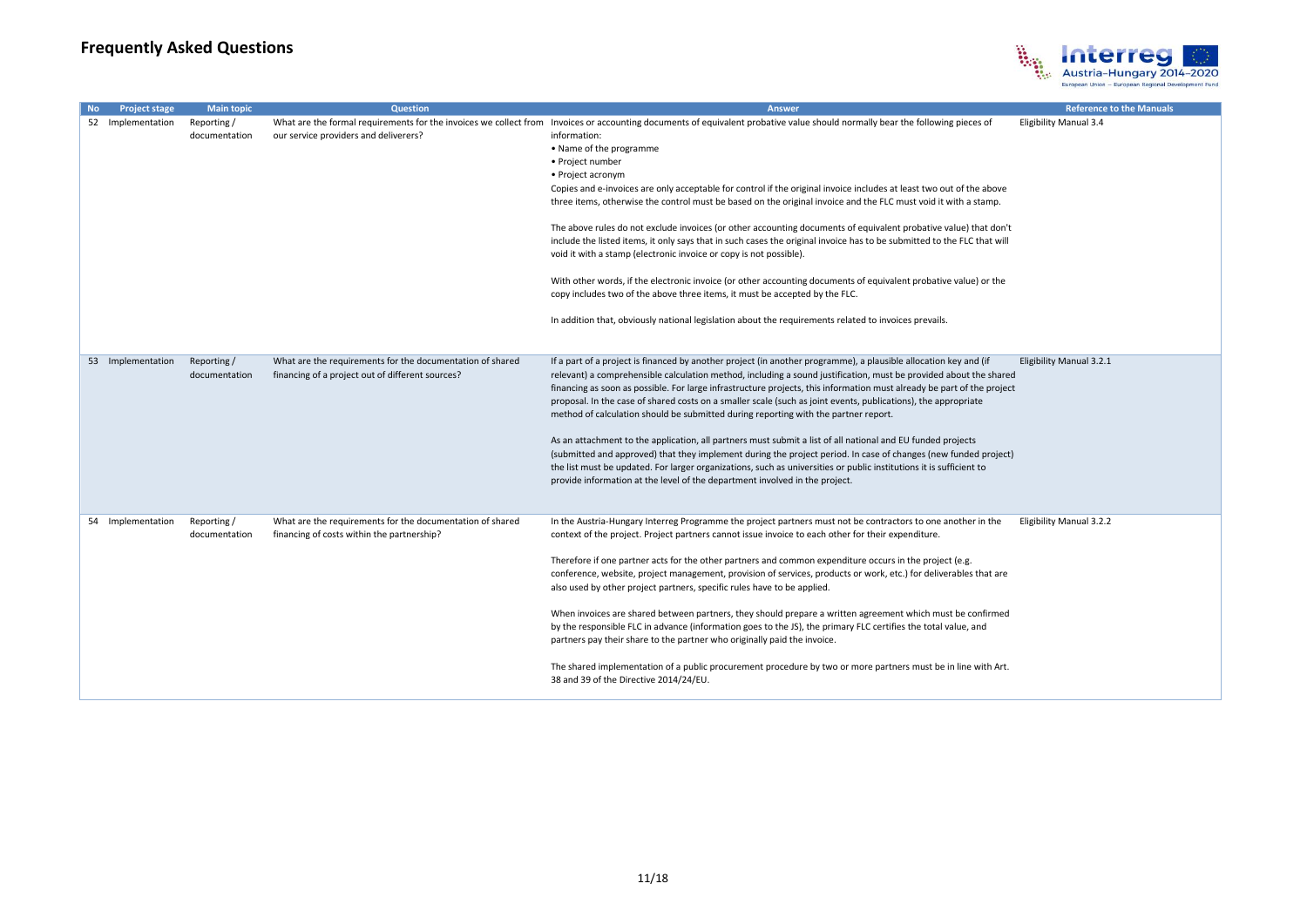

|  | <b>Project stage</b> | <b>Main topic</b>            | <b>Question</b>                                                                                                                                                                            | Answer                                                                                                                                                                                                                                                                                                                                                                                                                                                                                                                                                                                                                                                                                                                                                                                                                                                                                                                                                                                                                                                                                                                                                                                                                                                                                                                                                                                                                                                                                                                                                                                                                                                                                                                                                                    | <b>Reference to the Manuals</b>        |
|--|----------------------|------------------------------|--------------------------------------------------------------------------------------------------------------------------------------------------------------------------------------------|---------------------------------------------------------------------------------------------------------------------------------------------------------------------------------------------------------------------------------------------------------------------------------------------------------------------------------------------------------------------------------------------------------------------------------------------------------------------------------------------------------------------------------------------------------------------------------------------------------------------------------------------------------------------------------------------------------------------------------------------------------------------------------------------------------------------------------------------------------------------------------------------------------------------------------------------------------------------------------------------------------------------------------------------------------------------------------------------------------------------------------------------------------------------------------------------------------------------------------------------------------------------------------------------------------------------------------------------------------------------------------------------------------------------------------------------------------------------------------------------------------------------------------------------------------------------------------------------------------------------------------------------------------------------------------------------------------------------------------------------------------------------------|----------------------------------------|
|  | 55 Implementation    | Reporting /<br>documentation | In the course of project implementation I have to travel a lot on<br>behalf of my organisation (project partner). What are the<br>requirements for the documentation of my business trips? | For travel expenditure the following documents must be provided to the controller:<br>a) Authorisation of mission of the employee(s) travelling, bearing information on the destination and the start and<br>end date of the mission;<br>b) Proof of expenditure and of mission (e.g. invoice of travel agent, flight or train ticket, boarding pass);<br>c) Documentation related to the reimbursement of costs borne by the employee either based on daily allowance<br>or on real costs, according to the beneficiary organisation's internal rules. When claiming on a real cost basis all<br>documents proving the costs occurred must be included (e.g., bus or metro tickets, meal receipts);<br>d) In case of travel by car (either employee's car or company car), mileage calculation sheet with statement of the<br>distance covered, the cost per unit according to national or institutional rules and total cost;<br>e) Other supporting documents (e.g. invitation, agenda);<br>f) Proof of payment of costs directly paid by the beneficiary and/or proof of reimbursement to the employee (e.g.<br>extract from a reliable accounting system of the beneficiary, bank statement).<br>With respect to the principle of sound financial management, the most cost-efficient mean of transportation shall<br>be used.<br>The duration of the mission must be clearly in line with the purpose of it.<br>Daily allowances must be in line with national and internal rules of the beneficiary, but must not exceed those set<br>at Council Regulation.<br>Travel and accommodation costs outside the programme region must be either explicitly foreseen in the approved<br>application form or, if not, they have to be previously authorised by the MA/JS. | Eligibility Manual 5.3.3               |
|  |                      |                              |                                                                                                                                                                                            | Travel and accommodation costs of external experts and service providers can be reimbursed only under the<br>external expertise and services cost category.                                                                                                                                                                                                                                                                                                                                                                                                                                                                                                                                                                                                                                                                                                                                                                                                                                                                                                                                                                                                                                                                                                                                                                                                                                                                                                                                                                                                                                                                                                                                                                                                               |                                        |
|  | 56 Implementation    | Reporting/<br>documentation  | How precisely do we need to justify the chosen travel<br>method/route, or any deviation from the shortest route according<br>difficult to recall the reasons and prove the deviation.      | In general the beneficiaries are supposed to justify the chosen travel method and route for the business trips.<br>Related travel and accommodation expenditure should be in line with the content of the project. At the same time<br>to the route planner (e.g. due to the road being blocked)? It's often a reasonable flexibility is expected also from the FLCs. The Programme proposes that the burden with the<br>clarification should be in line with the size of the related expenditure.                                                                                                                                                                                                                                                                                                                                                                                                                                                                                                                                                                                                                                                                                                                                                                                                                                                                                                                                                                                                                                                                                                                                                                                                                                                                        |                                        |
|  | 57 Implementation    | Reporting /<br>documentation | Does the approval of the business trip (within the organisation)<br>have to be always before the travel?                                                                                   | The approval of the business trip can be also after the travel, as long as this is acceptable in the project partner<br>organisation.                                                                                                                                                                                                                                                                                                                                                                                                                                                                                                                                                                                                                                                                                                                                                                                                                                                                                                                                                                                                                                                                                                                                                                                                                                                                                                                                                                                                                                                                                                                                                                                                                                     |                                        |
|  | 58 Implementation    | Reporting/<br>documentation  | Are there some guiding values for economic travel and<br>accommodation expenditure?                                                                                                        | The programme does not offer general guiding values for economic travel and accommodation expenditure.<br>However, if the project partner organisation concerned has generally valid internal rules on thresholds for<br>accommodation and/or travel costs, or if there are national/regional rules on that, the FLC is supposed to rely on<br>them. Such guiding values can contribute to simplified reporting and control of travel and accommodation<br>expenditure.                                                                                                                                                                                                                                                                                                                                                                                                                                                                                                                                                                                                                                                                                                                                                                                                                                                                                                                                                                                                                                                                                                                                                                                                                                                                                                   |                                        |
|  | 59 Implementation    | Reporting/<br>documentation  | What documentation do we have to provide, if we apply the 15%<br>flat rate for overhead costs?                                                                                             | No documentation on office and administration expenses is required to be provided to the controller, nor do<br>controllers need to check anything (incl. double financing, or if the amount refers to the principle of economy,<br>efficiency and effectiveness) beyond the calculation of the flat rate based on the direct costs.<br>Only the certified staff costs are needed in order to calculate the office and administration flat rate.<br>The cost items listed under the office and administration cost category (5.2.1 a-I) cannot be reimbursed under any<br>other cost category, even if the project partner choses to not make use of the reimbursement of office and<br>administration costs as a flat rate financing.                                                                                                                                                                                                                                                                                                                                                                                                                                                                                                                                                                                                                                                                                                                                                                                                                                                                                                                                                                                                                                     | Eligibility Manual 5.2.3 and 5.2.1     |
|  | 60 Implementation    | Reporting/<br>documentation  | How should the travel expenditure of our external expert be<br>reported/reimbursed?                                                                                                        | Travel and accommodation costs for external experts, speakers, chairpersons of meetings and service providers<br>are eligible in the external expertise and services budget line. The coverage of travel costs should be part of the<br>contract or written agreement laying down the services to be provided.                                                                                                                                                                                                                                                                                                                                                                                                                                                                                                                                                                                                                                                                                                                                                                                                                                                                                                                                                                                                                                                                                                                                                                                                                                                                                                                                                                                                                                                            | Eligibility Manual 5.4.1.n (5.3.3.1.g) |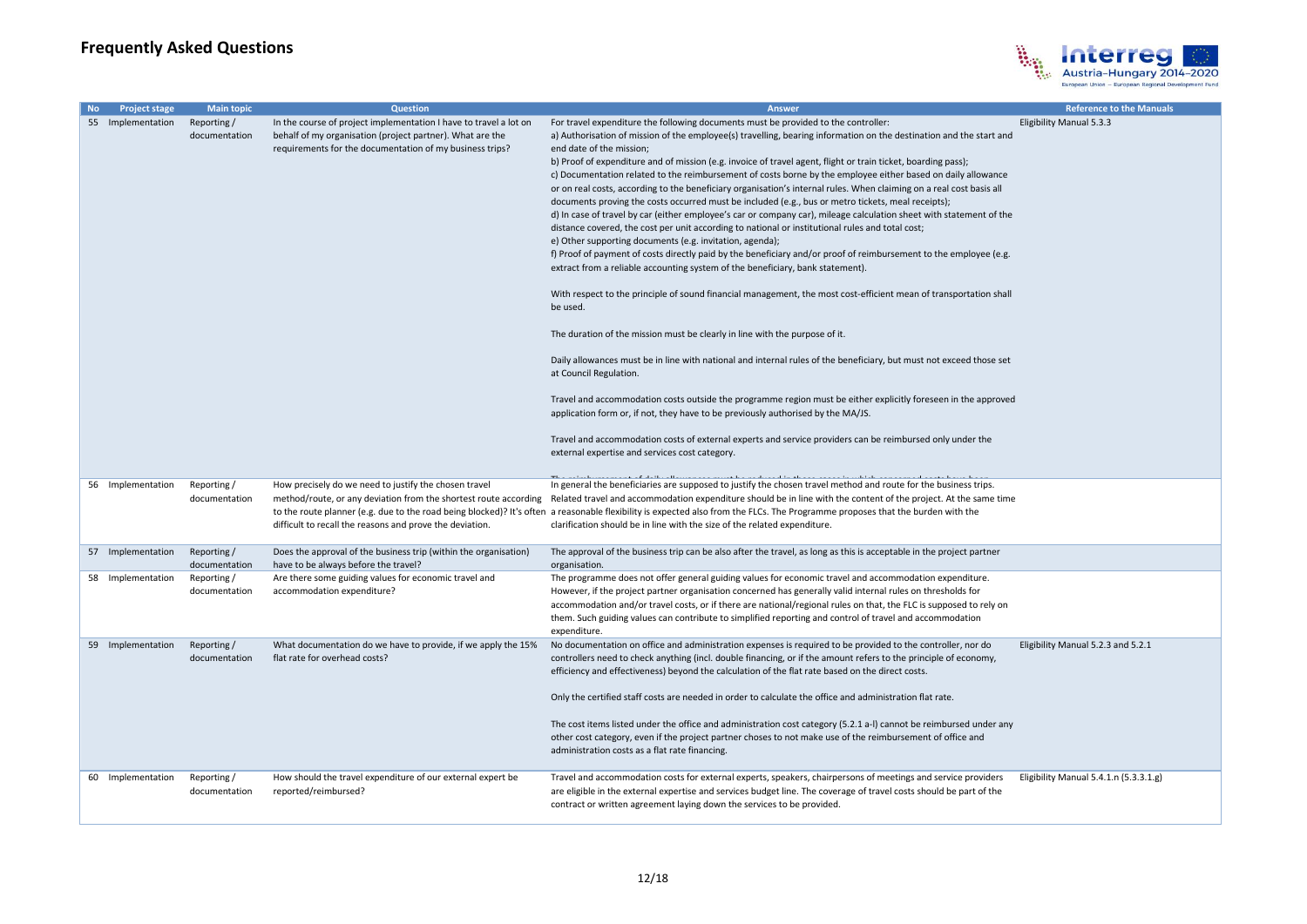

| <b>Project stage</b> | <b>Main topic</b>            | <b>Question</b>                                                                                                                                                                          | <b>Answer</b>                                                                                                                                                                                                                                                                                                                                                                                                                                                                                                                                                                                                                                                                                                                                                                                                                                                                                                                                                                                                                                                                                                                                                                                                                                                                       | <b>Reference to the Manuals</b>                                |
|----------------------|------------------------------|------------------------------------------------------------------------------------------------------------------------------------------------------------------------------------------|-------------------------------------------------------------------------------------------------------------------------------------------------------------------------------------------------------------------------------------------------------------------------------------------------------------------------------------------------------------------------------------------------------------------------------------------------------------------------------------------------------------------------------------------------------------------------------------------------------------------------------------------------------------------------------------------------------------------------------------------------------------------------------------------------------------------------------------------------------------------------------------------------------------------------------------------------------------------------------------------------------------------------------------------------------------------------------------------------------------------------------------------------------------------------------------------------------------------------------------------------------------------------------------|----------------------------------------------------------------|
| 61 Implementation    | Reporting/<br>documentation  | of required documentation to prove the expenditure?                                                                                                                                      | What are the requirements for external services / expertise related External expertise and services are provided by a public or private body or a natural person outside of the<br>to the project? Which services can be eligible and what is the circle beneficiary organisation. The "external expertise and services" category covers costs paid on the basis of contracts<br>or written agreements and against invoices or requests for reimbursement to external experts and service<br>providers sub-contracted to carry out certain tasks or activities directly linked to the implementation of the<br>project.<br>You can find the list of eligible services under this category and details of the required documentation in the<br>Eligibility Manual.                                                                                                                                                                                                                                                                                                                                                                                                                                                                                                                   | <b>Eligibility Manual 5.4</b>                                  |
| 62 Implementation    | Reporting/<br>documentation  | look like?                                                                                                                                                                               | Why do I need an estimated procurement value and what should it You should estimate the value of your planned procurement to be able tell which procedure is to be applied for<br>the procurement procedure. If e.g. the estimated procurement value is below the national threshold for public<br>procurements, you have to apply the programme rules to prove the market price above 5000€. Above the public<br>procurement threshold the relevant national legislation must be applied. Your estimation of the procurement<br>value must be documented above the national threshold. Although not legally prescribed, it may be good to have<br>the documentation also for values close to this threshold. If you are not sure what to do, you may need to employ<br>a public procurement expert.                                                                                                                                                                                                                                                                                                                                                                                                                                                                                |                                                                |
| 63 Implementation    | Reporting /<br>documentation | We have implemented a public procurement procedure, and we<br>used the support of an external procurement expert. When do we<br>have to submit the procurement documentation to the FLC? | In the report where the invoice issued by the public procurement expert is included, the procurement<br>documentation (as the proof of performance) should be attached. In this case the procurement documentation<br>does not have to be submitted again with the invoice related to the delivery of service or equipment.                                                                                                                                                                                                                                                                                                                                                                                                                                                                                                                                                                                                                                                                                                                                                                                                                                                                                                                                                         |                                                                |
| 64 Implementation    | Reporting /<br>documentation | Our procurement for an external service / equipment purchase is<br>below the national threshold. How can we prove the adequacy of<br>the price?                                          | Below net 5 000 $\epsilon$ (excl. VAT) no further documents are required, but the principles of sound financial<br>management must be applied. If shortcomings are detected by the controllers, additional documentation or<br>evidence can be requested (e.g. internet research, market research, best practice evidence based on screenshots<br>or other forms of documentation). Note that procurement must not be split artificially to circumvent the 5 000 €<br>threshold.<br>Above net 5 000 € (excl. VAT) beneficiaries must perform and document the execution of adequate market<br>searches (e.g. through collecting bids – at least three independent offers requested, using centralised e-<br>procurement services.) In case the best bidder is selected precise award criteria should be provided, otherwise<br>the cheapest bidder must be selected. If a similar service is ordered under the same conditions, the collection of<br>comparative offers may be waived if the market price has been verified once in the past 36 months.                                                                                                                                                                                                                             | Eligibility Manual 5.4.3.2.b.a and b.b, 5.5.3.2.b.a<br>and b.b |
| 65 Implementation    | Reporting/<br>documentation  | Do I always have to provide documentation to prove price<br>adequacy for procurements below 5 000 € (excl. VAT)?                                                                         | No, for procurements below 5 000 € (excl. VAT) documentation to prove price adequacy is not always necessary.<br>Below net 5000 € (excl. VAT) it is not obligatory to provide comparative offers or other documents about price<br>adequacy to the FLC. Especially in case of standard services and equipment in mass production, where there is<br>publicly available information about market prices, the FLC can verify the expenditure without requesting further<br>documentation.<br>Of course this does not mean that the beneficiary can buy anything for the project at any price if it is below net<br>5000€. The compliance with the principles of sound financial management means that the price of the service or<br>the equipment must be in line with its value and the generally available market prices. Comparable previous cases<br>in the practice of the FLC or of the beneficiary can be sufficient to verify the expenditure. In case of doubt the FLC<br>can perform itself, or request the beneficiary to provide evidence based on internet research, market research,<br>best practice evidence based on screenshots or other forms of documentation. Below net 5000€ however, this<br>should be rather the exception for doubtful cases than the rule. | Eligibility Manual 5.4.3.2.b.b, 5.5.3.2.b.b                    |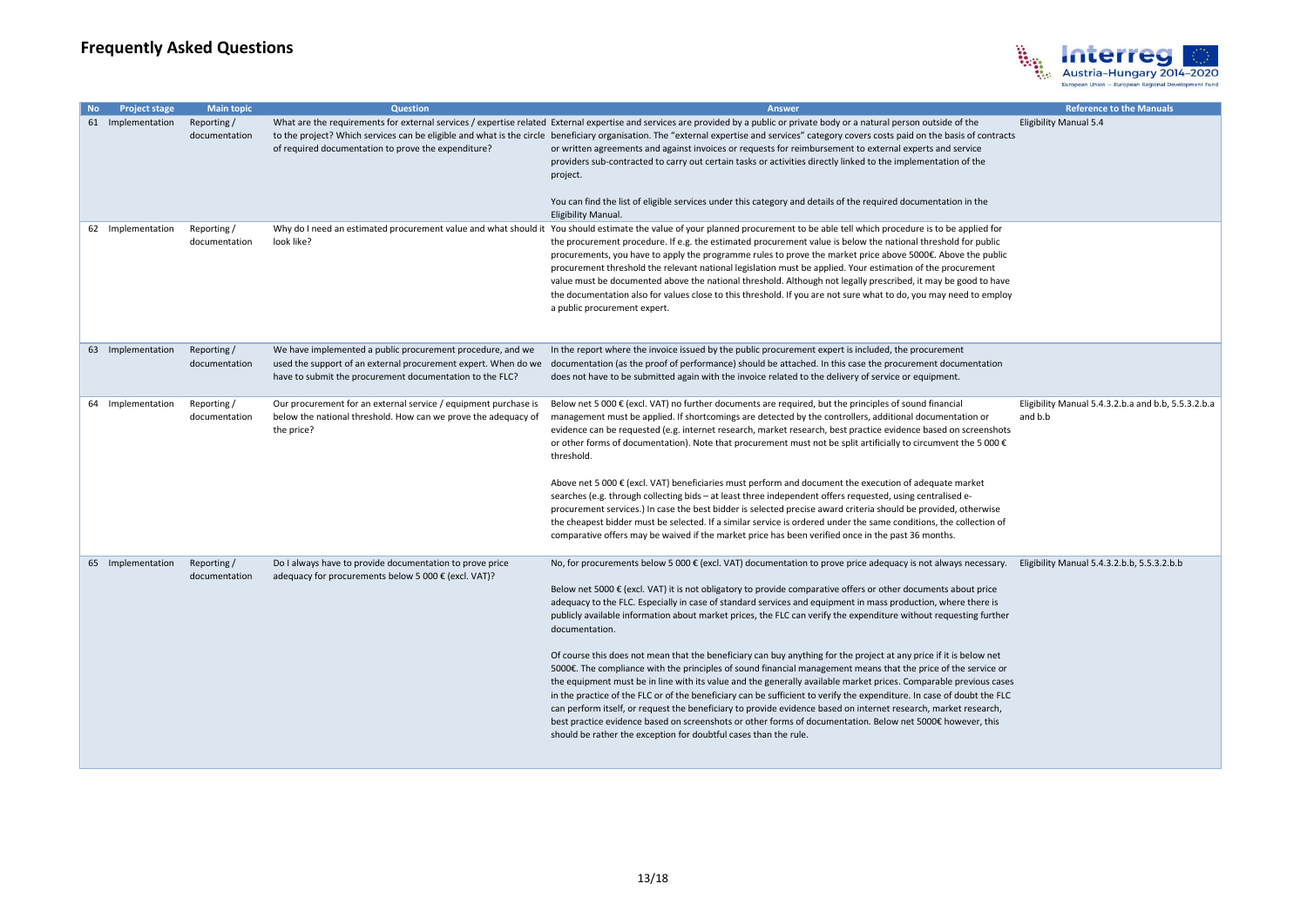

| <b>No</b> | <b>Project stage</b> | <b>Main topic</b>            | <b>Question</b>                                                                                                                                                                                                                                                  | <b>Answer</b>                                                                                                                                                                                                                                                                                                                                                                                                                                                                                                                                                                                                                                                                                                                                                                                                                                                                                                                                                                                                                                                                                                                                                                                                                                                                                                                                                   | <b>Reference to the Manuals</b>                                                                   |
|-----------|----------------------|------------------------------|------------------------------------------------------------------------------------------------------------------------------------------------------------------------------------------------------------------------------------------------------------------|-----------------------------------------------------------------------------------------------------------------------------------------------------------------------------------------------------------------------------------------------------------------------------------------------------------------------------------------------------------------------------------------------------------------------------------------------------------------------------------------------------------------------------------------------------------------------------------------------------------------------------------------------------------------------------------------------------------------------------------------------------------------------------------------------------------------------------------------------------------------------------------------------------------------------------------------------------------------------------------------------------------------------------------------------------------------------------------------------------------------------------------------------------------------------------------------------------------------------------------------------------------------------------------------------------------------------------------------------------------------|---------------------------------------------------------------------------------------------------|
|           | 66 Implementation    | Reporting/<br>documentation  | For a procurement below the national threshold but above net 5<br>000 € we asked for three alternative offers, but received only 1 or<br>2. Is it acceptable?                                                                                                    | In case of expenditure below the national threshold but above net 5000 € the beneficiaries must perform and<br>document the execution of adequate market searches. Collecting bids, at least three independent offers is<br>mentioned in the Eligibility Manual as an example. The market price can also be proven e.g. through using<br>centralised e-procurement services. If the beneficiary choses to collect independent alternative offers, normally at<br>least three should be requested. It is, however, acceptable, if less than three offers are received. On markets<br>where the potential circle of bidders is small, also less than three requested offers may be acceptable, however<br>for such cases sufficient justification should be provided.                                                                                                                                                                                                                                                                                                                                                                                                                                                                                                                                                                                             | Eligibility Manual 5.4.3.2.b.a, 5.5.3.2.b.a                                                       |
|           | 67 Implementation    | Reporting /<br>documentation | Is there a need to provide proof to the adequacy of the price for<br>food and beverages (catering) at internal partner meetings if at<br>least one Austrian and one Hungarian partner are present, and if<br>catering costs do not exceed net 10 € /participant? | No, it is not necessary.                                                                                                                                                                                                                                                                                                                                                                                                                                                                                                                                                                                                                                                                                                                                                                                                                                                                                                                                                                                                                                                                                                                                                                                                                                                                                                                                        | Eligibility Manual 3.9.I and 5.4.3.2.b.b                                                          |
|           | 68 Implementation    | Reporting /<br>documentation | What is an in-house procurement? How do I prove real costs?                                                                                                                                                                                                      | In-house subcontracting is exempt from the applicable public procurement rules in the meaning of Art. 12 of the<br>Directive 2014/24/EU of the European Parliament and of the Council. In these cases<br>a) the contracting authority exercises over the legal person concerned a control which is similar to that which it<br>exercises over its own departments.<br>b) more than 80% of the activities of the controlled legal person are carried out in the performance of tasks<br>entrusted to it by the controlling contracting authority or by other legal persons controlled by that contracting<br>authority;<br>c) and there is no direct private capital participation in the controlled legal person with the exception of non-<br>controlling and non-blocking forms of private capital participation required by national legislative provisions, in<br>conformity with the Treaties of the EU, which do not exert a decisive influence on the controlled legal person.<br>Being exempt from the applicable public procurement rules means that in case of in-house subcontracting no<br>procurement procedure or collection of alternative offers have to be performed. However, the in-house<br>subcontractor shall charge only real costs for the services provided, meaning only production costs that have<br>occurred at the subcontractor. | Eligibility Manual 5.4.3.1.b (footnote 21) and<br>5.5.3.1.c (footnote 24)<br>Directive 2014/24/EU |
|           | 69 Implementation    | Reporting /<br>documentation | reports?                                                                                                                                                                                                                                                         | How shall we handle large volumes of supporting documents to the Supporting documents to the partner report must be submitted to the FLC in electronic format independent if<br>they are uploaded to eMS or submitted on electronic data carriers.<br>For documents that are originally produced electronically, it is preferred that you don't print and scan them, but<br>continue using the electronic version in your reports, or produce pdf out of your document, if necessary. Scanning<br>should be used only for documents where no original electronic version is available. Documents do not necessarily<br>have to be scanned in color, but in any case a scanning resolution should be chosen that provides a good balance<br>between readability and file size.                                                                                                                                                                                                                                                                                                                                                                                                                                                                                                                                                                                   | Implementation Manual 3.3.5.1.a                                                                   |
|           | 70 Implementation    | Reporting/<br>documentation  | The maximal size of 5MB for uploaded documents (e.g. proof of<br>deliverables, outputs, etc.) is a strong limitation. Our photos and<br>scanned documents often don't fit into this limitation. What shall<br>we do in such cases?                               | For documents that are originally produced electronically, it is preferred that they are not printed and scanned<br>again, but used electronically in the reports, or if necessary, pdf documents should be directly produced out other<br>formats. Scanning should be used only for documents where no original electronic version is available. Documents<br>do not necessarily have to be scanned in color, but in any case a scanning resolution should be chosen that<br>provides a good balance between readability and file size. For large electronic documents it is usually possible to<br>save them in lower quality (e.g. using a lower resolution). Compression (zip, rar) can sometimes also help,<br>although with jpg and pdf formats usually no substantial compression can be achieved.                                                                                                                                                                                                                                                                                                                                                                                                                                                                                                                                                       |                                                                                                   |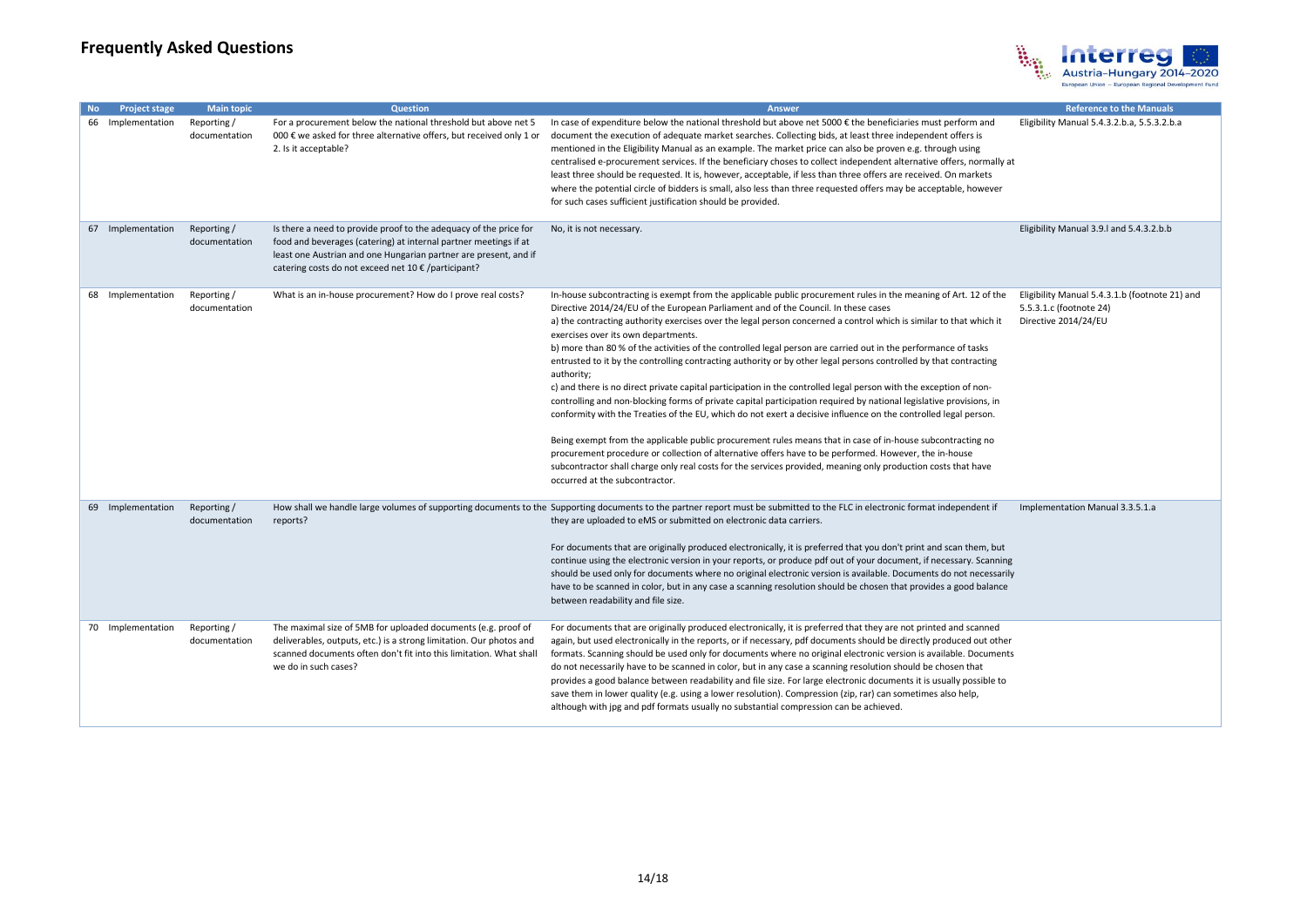

| <b>Project stage</b>          | <b>Main topic</b>           | <b>Question</b>                                                                                                    | <b>Answer</b>                                                                                                                                                                                                                                                                                                                                                                                                                                                                                                                                                                                                                                                                                                                                                                                                                                                                                                | <b>Reference to the Manuals</b>                                                                                       |
|-------------------------------|-----------------------------|--------------------------------------------------------------------------------------------------------------------|--------------------------------------------------------------------------------------------------------------------------------------------------------------------------------------------------------------------------------------------------------------------------------------------------------------------------------------------------------------------------------------------------------------------------------------------------------------------------------------------------------------------------------------------------------------------------------------------------------------------------------------------------------------------------------------------------------------------------------------------------------------------------------------------------------------------------------------------------------------------------------------------------------------|-----------------------------------------------------------------------------------------------------------------------|
| 71 Implementation             | Staff costs                 | What are the necessary documents to prove staff costs according<br>to various staff cost reporting schemes?        | The programme requirements for the documentation of the audit trail are specific according to the chosen<br>reporting scheme and method for the staff costs. The relevant minimum requirements can be found in the<br>Eligibility Manual.                                                                                                                                                                                                                                                                                                                                                                                                                                                                                                                                                                                                                                                                    | Eligibility Manual 5.1.3.1 + 5.1.3.2.a, 5.1.3.2.b.a,<br>5.1.3.2.b.b.1, 5.1.3.2.b.b.ii, 5.1.3.2.c, as well as<br>5.1.5 |
|                               |                             |                                                                                                                    | Due to the different national (and partly regional) rules and procedures, however, the exact form and precise<br>content of the documents of the audit trail can be different by member state and by region. The Download section<br>of the programme webpage includes specific documents for reporting staff costs for Austrian project partners<br>including staff cost reporting sheets and guidelines for all different reporting options and methods. Similarly, a<br>guide and its annexes for reporting are available for Hungarian project partners, including a reporting sheet for<br>staff costs. Please ensure that you always use the most up-to-date version of these documents!<br>Please consult your FLC what form the documents to be attached to your partner report should take.                                                                                                         |                                                                                                                       |
| 72 Implementation             | Staff costs                 | What is a meaningful justification for the hours recorded on the<br>time sheet for the project?                    | Data gathered in the time recording system (time sheets) for the hours worked on the project should be clearly<br>linked to the project. Unless serious doubt arises concerning the work of the employee concerned, the<br>programme sees no reason to ask for additional justification of the hours recorded on the time sheet.                                                                                                                                                                                                                                                                                                                                                                                                                                                                                                                                                                             | Eligibility Manual 5.1.3.2.b and 5.1.3.2.c                                                                            |
| 73 Implementation             | Staff costs                 | What obligation for documentation do we have for flat rate staff<br>costs?                                         | No documentation has to be submitted to the controller if the staff cost is reimbursed on a flat rate basis.<br>Beneficiaries do not need to document that the expenditure for staff costs has been incurred and paid or that the<br>flat rate corresponds to the reality. Nor do controllers need to check anything (incl. double financing, or if the<br>amount refers to the principle of economy, efficiency and effectiveness) beyond the calculation of the flat rate<br>based on the direct costs.<br>However, the beneficiary has to submit as part of the application a proof that it has at least one employee, and<br>repeat it in the first report. On request of the responsible controller a repeated proof can be requested later<br>again. The veracity of the document that the beneficiary has employee(s) may be checked by any of the bodies<br>entitled to perform controls and audits. | Eligibility Manual 5.1.4.2                                                                                            |
| 74 Implementation             | Staff costs                 | Which parts of the staff expenditure are NOT eligible?                                                             | The following staff expenditures are not eligible:<br>• Unjustified ad-hoc salary increases or bonuses for project purposes<br>• benefits in kind<br>• unpaid voluntary work<br>• sole proprietor payments                                                                                                                                                                                                                                                                                                                                                                                                                                                                                                                                                                                                                                                                                                   | Eligibility Manual 5.1.3.1, 3.9.n and 3.9.o                                                                           |
| 75 Implementation Staff costs |                             | absent for some time. Is the payment by the social insurance to<br>him/her related to his/her sick leave eligible? | One of our staff members employed in the project got sick and was The payment reimbursed to the employer by the social insurance (in Hungary) is not eligible, because this<br>expenditure at the end does not occur at the project partner.                                                                                                                                                                                                                                                                                                                                                                                                                                                                                                                                                                                                                                                                 |                                                                                                                       |
| 76 Implementation             | Reporting/<br>certification | Who checks our partner reports?                                                                                    | The bodies designated to carry out control tasks (First Level Control - FLC) are<br>in Austria<br>• Burgenland: Regionalmanagement Burgenland<br>· Niederösterreich: Amt der NÖ Landesregierung<br>• Steiermark: Amt der Stmk Landesregierung<br>· Wien: Stadt Wien, MA 27<br>in Hungary<br>· Széchenyi Programiroda Nonprofit Kft.                                                                                                                                                                                                                                                                                                                                                                                                                                                                                                                                                                          |                                                                                                                       |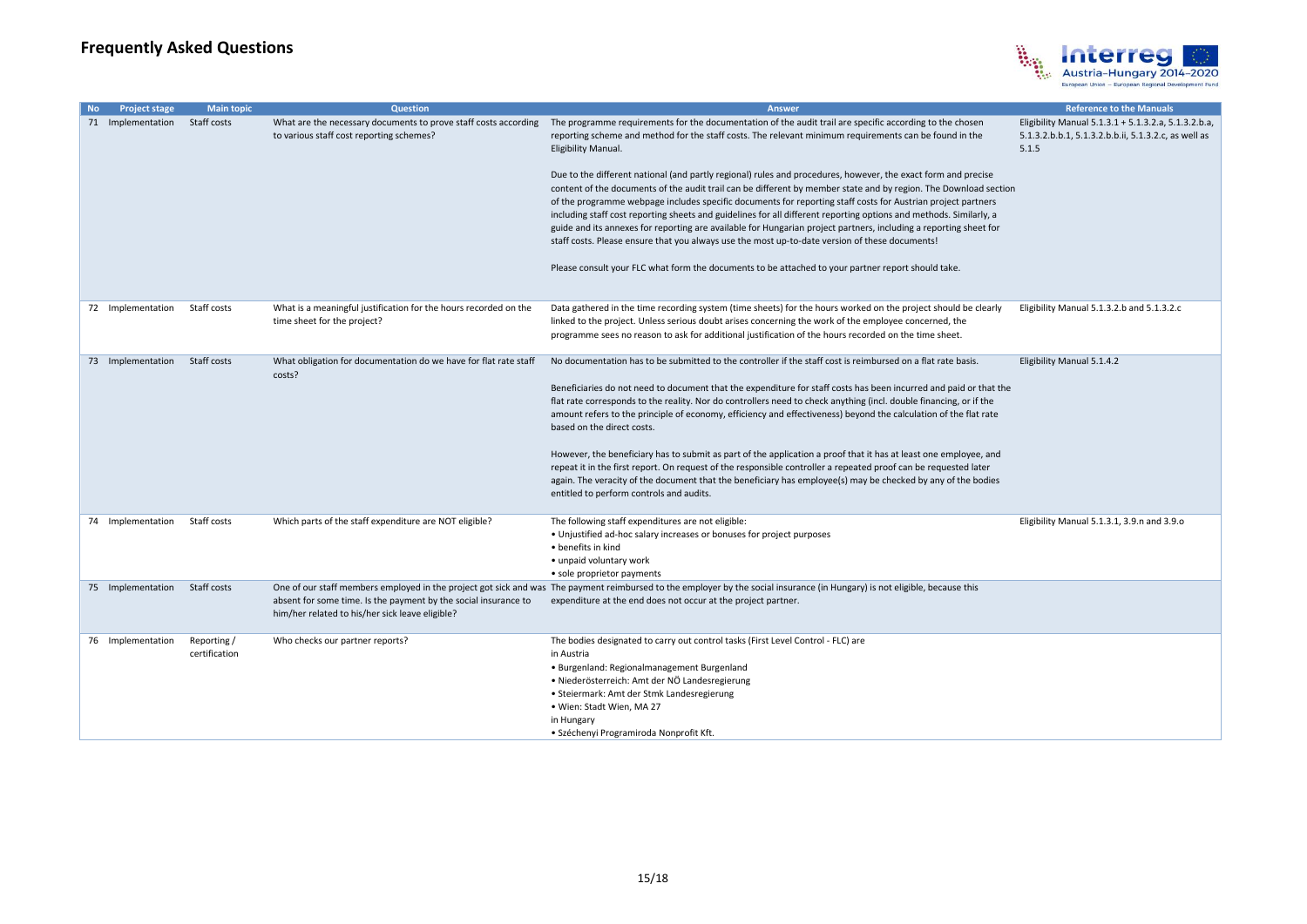

| <b>Project stage</b> | <b>Main topic</b>            | <b>Question</b>                                                                                                                 | <b>Answer</b>                                                                                                                                                                                                                                                  | <b>Reference to the Manuals</b>    |
|----------------------|------------------------------|---------------------------------------------------------------------------------------------------------------------------------|----------------------------------------------------------------------------------------------------------------------------------------------------------------------------------------------------------------------------------------------------------------|------------------------------------|
| 77 Implementation    | Reporting /<br>certification | Why does the FLC put certain activities or budget items into<br>question although they are part of the approved application?    | The FLC is obliged to check every single activity and invoice for compliance with the eligibility rules and with the<br>approved content of the AF.                                                                                                            |                                    |
|                      |                              |                                                                                                                                 | If the FLC considers that the concrete practical implementation of an activity does not have a project relevance, it<br>may not certify the related expenditure.                                                                                               |                                    |
|                      |                              |                                                                                                                                 | On the other hand it is also possible, that an activity which is not explicitly mentioned in the application form is                                                                                                                                           |                                    |
|                      |                              |                                                                                                                                 | needed to achieve some of the project targets, or it has clear added value for those targets. In that case the FLC<br>can verify the related expenditure in its own circle of responsibility (assuming that other eligibility conditions such                  |                                    |
|                      |                              |                                                                                                                                 | as documentation, sufficiently available funding, etc. are available).                                                                                                                                                                                         |                                    |
| 78 Implementation    | Reporting/<br>certification  | The FLC has certified our partner level report but with my user<br>right as a project partner I don't have access to the signed | The project partners see in the report overview when the report has been certified by the FLC, they also see<br>corrections and the amount certified in the list of expenditures. The certificate as printed/scanned/uploaded                                  |                                    |
|                      |                              | certificate. Where can I find it?                                                                                               | document is currently not available with user rights of a PP. From the perspective of the programme it is not                                                                                                                                                  |                                    |
|                      |                              |                                                                                                                                 | necessary, as the LP can include certificates into the project reports independent of that.                                                                                                                                                                    |                                    |
| 79 Implementation    | General                      | What are our obligations regarding maintenance of the project                                                                   | In accordance with the provision of Article 71 of Regulation (EU) No 1303/2013, the supported project involving                                                                                                                                                | ERDF contract §17                  |
|                      |                              | results after project closure?                                                                                                  | investment in infrastructure or productive investment may not undergo significant changes over a period of five<br>years after the final payment to the beneficiary which significantly affect the nature or content of the project. The                       | Art. 71 of Regulation 1303/2013/EU |
|                      |                              |                                                                                                                                 | Managing Authority must be notified without delay about any substantial change in the nature, objectives or                                                                                                                                                    |                                    |
|                      |                              |                                                                                                                                 | implementation conditions (for example, transfer to another legal entity, cessation of operations). Although the<br>beneficiaries should in general pursue the best possible durability of project results, this specific requirement is                       |                                    |
|                      |                              |                                                                                                                                 | only valid for projects involving investment in infrastructure or productive investment.                                                                                                                                                                       |                                    |
|                      |                              |                                                                                                                                 | On top of that, project results may not be sold or misappropriated within a period of five years from the final                                                                                                                                                |                                    |
|                      |                              |                                                                                                                                 | payment to the beneficiary.                                                                                                                                                                                                                                    |                                    |
|                      |                              |                                                                                                                                 |                                                                                                                                                                                                                                                                |                                    |
| 80 Implementation    | eMS                          | Why is it not possible to print (create pdf of) the partner and<br>project reports?                                             | eMS is a tool for many Interreg programmes but print templates are programme specific, they need to be<br>programmed by the programmes themselves. As both partner and project reports are forwarded electronically to                                         |                                    |
|                      |                              |                                                                                                                                 | the next phase in processing, the Programme does not consider it to be necessary to provide print templates.                                                                                                                                                   |                                    |
| 81 Implementation    | eMS                          | eMS doesn't send confirmation about submitted reports,                                                                          | The status of the project and of the reports is always visible in eMS online in the reporting overview.                                                                                                                                                        |                                    |
|                      |                              | certification, involvement of the certified expenditure in a                                                                    |                                                                                                                                                                                                                                                                |                                    |
|                      |                              | submitted project report, or processing by the JS, MA or CA. How<br>can I be informed about the status of my expected ERDF      | Since late summer 2019 eMS notification is already functional.                                                                                                                                                                                                 |                                    |
|                      |                              | reimbursement?                                                                                                                  |                                                                                                                                                                                                                                                                |                                    |
| 82 Implementation    | Communication                | communication? Where do I find them?                                                                                            | What are the most important requirements of the programme for The Communication Manual of the programme includes all relevant requirements.                                                                                                                    |                                    |
|                      |                              |                                                                                                                                 |                                                                                                                                                                                                                                                                |                                    |
| 83 Implementation    | Communication                | Why aren't there letter and presentation templates offered in the<br>Download section of the programme webpage, to help include | The minimum requirements for visibility elements are valid for each project but beyond that the beneficiaries can Communication Manual 3 and 4<br>develop their own visual identity. Providing letter and presentation templates by the programme would be too |                                    |
|                      |                              | visibility elements in our communication (programme-, project                                                                   | restrictive and it is not considered as necessary. If you use the Interreg project logo on your templates, as offered                                                                                                                                          |                                    |
|                      |                              | logo, EU flag)?                                                                                                                 | by the Programme, you can easily fulfil visibility requirements.                                                                                                                                                                                               |                                    |
| 84 Implementation    | Communication                |                                                                                                                                 | Are there any specific visibility requirements for communication in There are no specific visibility requirements for communication in social media. We advise you to use the Interreg Communication Manual 3 and 4                                            |                                    |
|                      |                              | social media (e.g. Facebook, Twitter, LinkedIn, etc.)?                                                                          | project logo or your own project logo and the EU flag in your title picture.                                                                                                                                                                                   |                                    |
| 85 Implementation    | Communication                | How shall we use the Interreg project logo together with other                                                                  | Sometimes the Interreg project logo or the programme logo is combined with other logos (this also applies when<br>using your own project logo). In this case, the EU emblem (flag) - which is part of the Interreg project logo or of                          | <b>Communication Manual 4.3</b>    |
|                      |                              | logos?                                                                                                                          | the program logo - must not be smaller than the size measured in height or width of the largest logo on the same                                                                                                                                               |                                    |
|                      |                              |                                                                                                                                 | page or surface.                                                                                                                                                                                                                                               |                                    |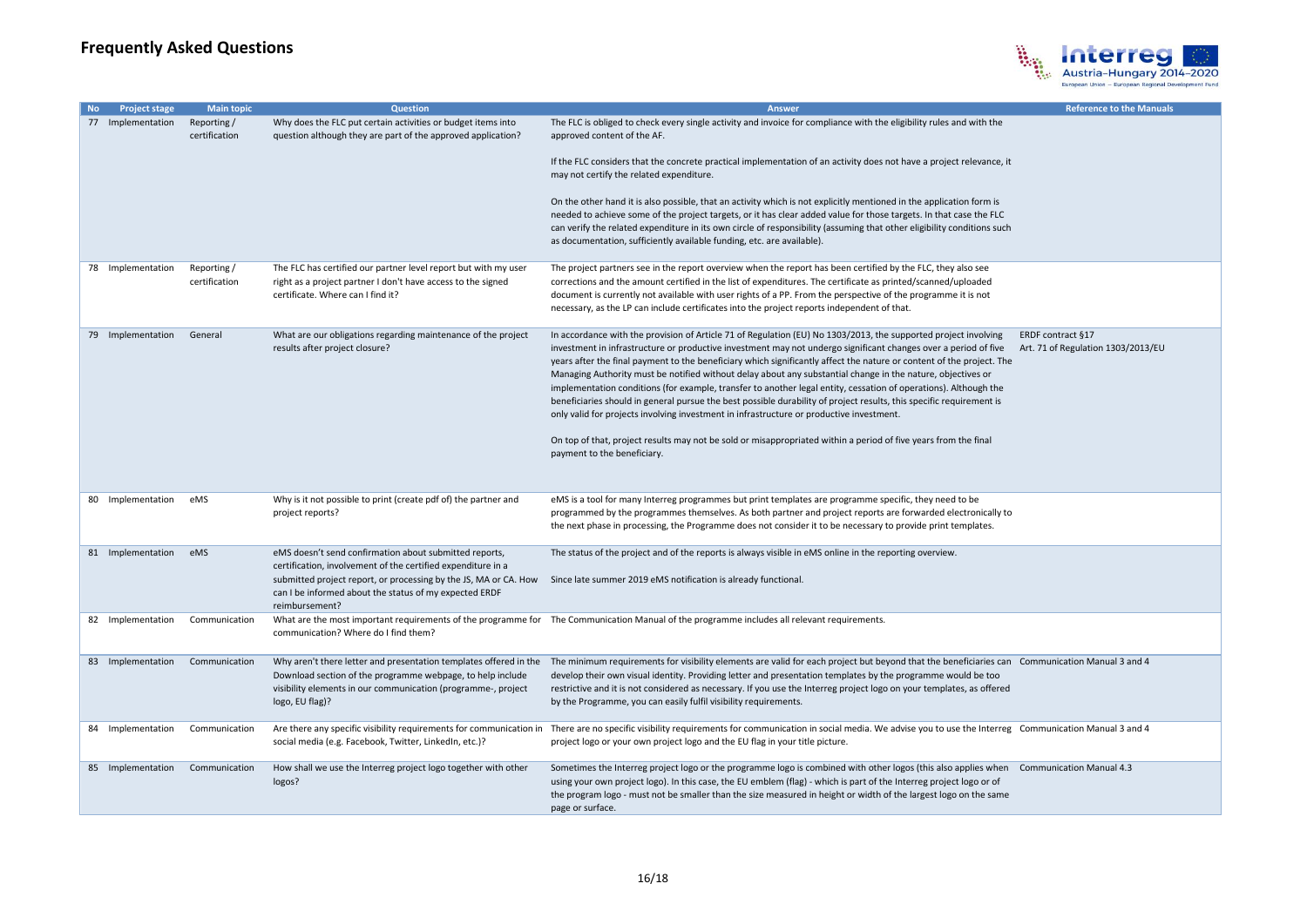

| <b>No</b> | <b>Project stage</b> | <b>Main topic</b> | <b>Question</b>                                                                                                                                                                                                                                            | <b>Answer</b>                                                                                                                                                                                                                                                                                                                                                                                                                                                                                                                                                                                                                                                                                                                                                                                                                                                                                                                                                                                                                                                                                                                                                                                                                                                                                                                                                                         | <b>Reference to the Manuals</b> |
|-----------|----------------------|-------------------|------------------------------------------------------------------------------------------------------------------------------------------------------------------------------------------------------------------------------------------------------------|---------------------------------------------------------------------------------------------------------------------------------------------------------------------------------------------------------------------------------------------------------------------------------------------------------------------------------------------------------------------------------------------------------------------------------------------------------------------------------------------------------------------------------------------------------------------------------------------------------------------------------------------------------------------------------------------------------------------------------------------------------------------------------------------------------------------------------------------------------------------------------------------------------------------------------------------------------------------------------------------------------------------------------------------------------------------------------------------------------------------------------------------------------------------------------------------------------------------------------------------------------------------------------------------------------------------------------------------------------------------------------------|---------------------------------|
|           | 86 Implementation    | Communication     | On the programme webpage invitations to several project events<br>are published. Why don't we find summary reports about those<br>events?                                                                                                                  | Project holders are encouraged to provide (at least) short reports about their public events and other<br>achievements on their microsite or on their own homepage.                                                                                                                                                                                                                                                                                                                                                                                                                                                                                                                                                                                                                                                                                                                                                                                                                                                                                                                                                                                                                                                                                                                                                                                                                   |                                 |
|           | 87 Modification      | General           | What is the procedure for the modification? How detailed should<br>be our modification request and what documents do we have to<br>attach?                                                                                                                 | Modification requests don't need to include the complete details of the modification, only a short description of<br>the modification's content with sufficient justification. After the Application Form is opened, the modification itself<br>needs to be recorded in the eMS. The monitoring system stores previous versions in the project history and the JS<br>can compare the modified version with the previous one. If supporting documents are necessary, they should be<br>usually uploaded to the modified version of the Application Form. Please consult the JS, if/which supporting<br>documents are needed. Although in newer versions of eMS there is an upload possibility in the Modification<br>request itself, please consult the JS before you upload large volume of documents there.<br>Please note that the modifications have an impact only on the reports that are opened after the approval of the<br>modification. All reports are linked to the version of the application that was valid when they were opened. If you<br>open a report, eMS shows a warning if it is linked to a previous version of the application.<br>Projects that are under modification are opened in their currently valid version, with a warning text on the top of<br>the page, that points to the saved change version, accessible for users with appropriate privileges. | Implementation Manual 4.3       |
|           | 88 Modification      | General           | Compared to the original budget breakdown to reporting periods<br>need to report it or make any adaptations?                                                                                                                                               | If the financial implementation deviates from the plan on the level reporting periods, no modification is needed in Implementation Manual 4.6.1<br>our expenditure during implementation was shifted in time. Do we the Application Form, but please report the delay including the challenges and possible solutions in the partner<br>and/or project report.                                                                                                                                                                                                                                                                                                                                                                                                                                                                                                                                                                                                                                                                                                                                                                                                                                                                                                                                                                                                                        |                                 |
|           | 89 Modification      |                   | Budget / staff costs There is a change during project implementation in the project<br>staff (employed by the beneficiary). What administrative steps are<br>needed?                                                                                       | If a staff member finishes working for the project, the end date of his/her employment (for the project) has to be Implementation Manual 4.5.3<br>recorded on the Staff Cost Data Sheet. Add the new staff member on the Staff Cost Data Sheet (previous rows<br>must not be deleted). Consult the RC/FLC about the applicable staff cost reporting scheme/method. You don't<br>necessarily have to make changes to the partner budget in eMS.                                                                                                                                                                                                                                                                                                                                                                                                                                                                                                                                                                                                                                                                                                                                                                                                                                                                                                                                        |                                 |
|           | 90 Modification      |                   | Budget / staff costs Can we change the chosen scheme for staff cost reporting during<br>project implementation? What procedure do we need to follow?                                                                                                       | It is highly recommended that the chosen scheme for the settlement of costs related to the individual employees Eligibility Manual 5.1.3.2<br>is kept for the whole project implementation. Justified changes are, however, possible in the following cases:<br>• between full time employment and part time employment with a fixed percentage<br>• different percentage within the scheme part time employment with fixed percentage<br>• replacement of an employee<br>It is not allowed to change between part time with fix percentage and part time with a flexible number of hours.                                                                                                                                                                                                                                                                                                                                                                                                                                                                                                                                                                                                                                                                                                                                                                                            |                                 |
|           | 91 Modification      |                   | Budget / staff costs Can we report the expenditure related to replacement staff (a<br>person overtaking tasks of someone else) according to another<br>staff cost scheme/method than for the person before? What<br>rules/procedures do we need to follow? | The chosen scheme or method for the settlement of staff costs is related to the individual employees. It is in<br>general not a problem if the staff costs related to a new staff member are reported according to another<br>scheme/method. Please record the data of the new employee on the Staff Cost Data Sheet. You don't necessarily<br>have to make changes to the partner budget in eMS.                                                                                                                                                                                                                                                                                                                                                                                                                                                                                                                                                                                                                                                                                                                                                                                                                                                                                                                                                                                     | Eligibility Manual 5.1.3.2      |